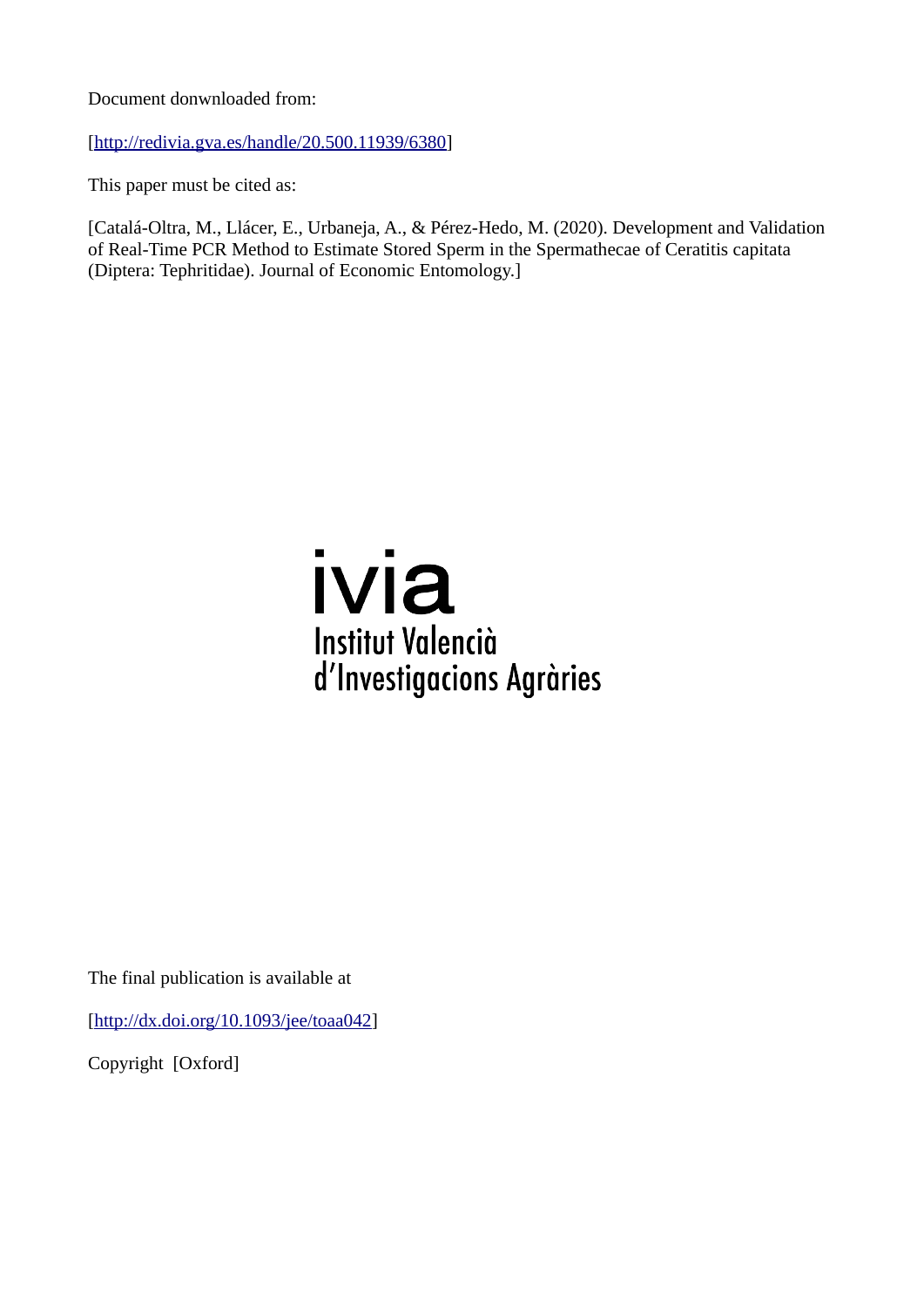| $\overline{2}$ | the spermathecae of <i>Ceratitis capitata</i> (Diptera: Tephritidae)                                                       |
|----------------|----------------------------------------------------------------------------------------------------------------------------|
| 3              |                                                                                                                            |
| 4              | Short title: Medfly sperm quantification by RT-qPCR                                                                        |
| 5              | To be submitted to: Journal of Economic Entomology                                                                         |
| 6              | Marta Catalá <sup>1</sup> , Elena Llácer <sup>1</sup> , Alberto Urbaneja <sup>1</sup> , Meritxell Pérez-Hedo <sup>1*</sup> |
| $\overline{7}$ |                                                                                                                            |
| 8              | <sup>1</sup> Centro de Protección Vegetal y Biotecnología, Instituto Valenciano de Investigaciones                         |
| 9              | Agrarias (IVIA), Unidad de Entomología UJI-IVIA. Carretera de Moncada-Náquera Km.                                          |
| 10             | 4,5, 46113 Moncada, Valencia, Spain                                                                                        |
| 11             |                                                                                                                            |
| 12             |                                                                                                                            |
| 13             | <i>*Corresponding author:</i>                                                                                              |
| 14             | <b>Meritxell Pérez Hedo</b>                                                                                                |
| 15             | Unidad de Entomología UJI-IVIA. Centro Protección Vegetal y Biotecnología. Instituto                                       |
| 16             | Valenciano de Investigaciones Agrarias. Ctra. Moncada-Náquera, Km. 4.5, 46113-Moncada.                                     |
| 17             | Valencia (Spain)                                                                                                           |
| 18             | Phone: +34 96 3424151                                                                                                      |
| 19             | Fax: +34 96 3424001                                                                                                        |
| 20             | E-mail: mperezh@ivia.es                                                                                                    |
| 21             |                                                                                                                            |
| 22             |                                                                                                                            |
| 23             |                                                                                                                            |

Title: **Development and validation of real-time PCR method to estimate stored sperm in**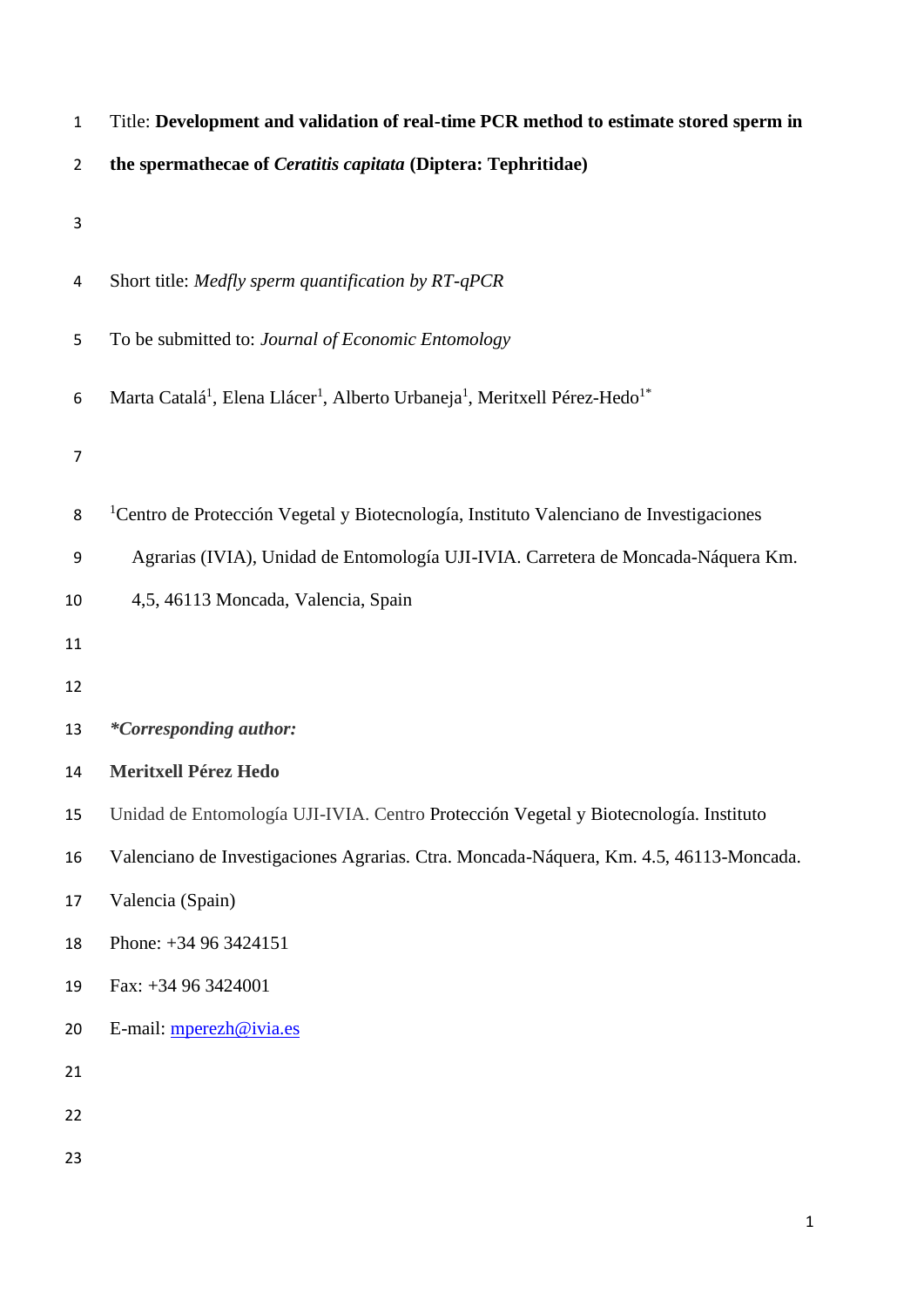#### **Abstract**

 The development of polymerase chain reaction (PCR) markers to identify the Y chromosome of *Ceratitis capitata* Wiedemann (Diptera: Tephritidae) has permitted the detection of sperm transferred to females during mating. However, a molecular technique to quantify the sperm transferred has not yet become available. The current method to quantify the amount of sperm has been the direct counting of sperm heads. Thus, the purpose of this research was to develope and validate an accurate molecular method of diagnosis based on the application of an absolute quantitative real-time PCR, which allows the assessment of the quantity of sperm stored in the spermathecae. For this, Y-specific sequences were used to re-design and test distinct sperm markers. From the amplification product of samples detected as strong positives in conventional PCR, a cloning process of the target sequence was carried out to build the required standard curve. A series of known dilutions of this standard material was prepared for the absolute quantification process. A Roche Lightcycler ® 480 Real-Time PCR System and SYBR™Green fluorescent dye were used to quantify the sperm contained in the spermathecae of 4-day-old mated females and virgins. Wild type and Vienna-8 strain sterile males were used to quantify the sperm transferred at four mating durations (10, 30, 60 and 90 minutes) under laboratory conditions. To validate the reported quantitative method, our results were compared by counting sperm heads under a fluorescent microscope using the same experimental design. In addition, DNA samples were also evaluated and compared by conventional PCR.

 **Key words:** Mediterranean fruit fly, tephritidae, sperm transfer, quantification, molecular technique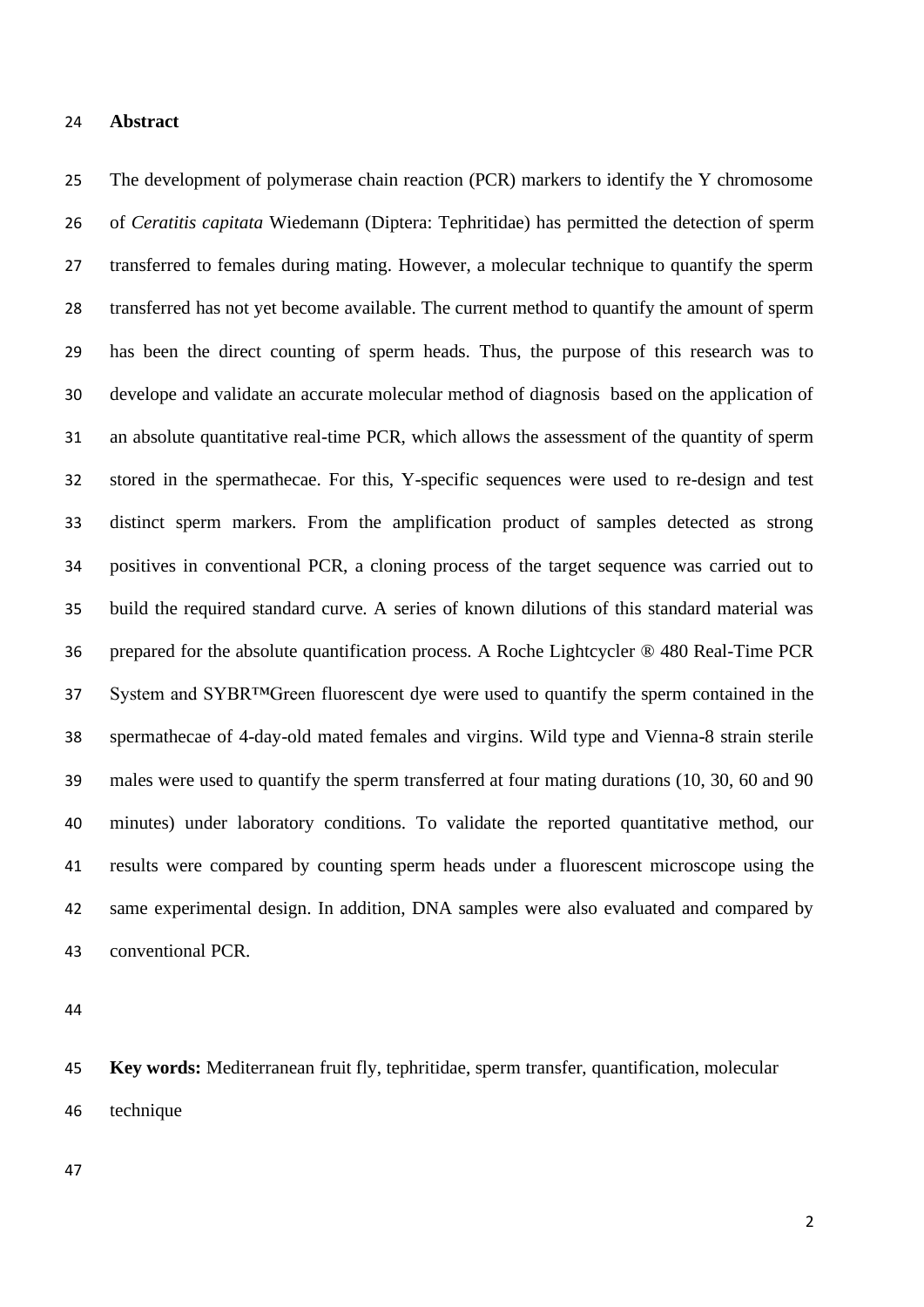#### **1. Introduction**

 Tephritid fruit flies are among the most damaging pests of agricultural crops worldwide and have an important economic impact in many cultivated fruits (White and Elson-Harris 1992, Enkerlin 2005, Aluja and Mangan 2008). In the Mediterranean area, *Ceratitis capitata* Wiedemann (Diptera: Tephritidae) is considered a major pest in many citrus growing countries. Producers and agricultural authorities are focused on controlling this pest to reduce potential fruit production losses and to minimize effects of restrictive quarantine regulations in international trade. In Spain, to maintain medfly populations below economic thresholds, integrated pest management strategies are well established; area-wide programs such as mass- trapping and the sterile insect technique (SIT) are being implemented (Eduardo Primo Millo, R. Argilés Herrero 2003, Navarro-Llopis et al. 2008, Sabater-Muñoz et al. 2012, Pla et al. 2018).

 The SIT consists of the mass-production, sterilization, and release of mass-reared individuals into infested areas to reduce matings between wild individuals. The germ cell genetic damage of sterilized males brought about by irradiation causes chromosomal imbalance in the developing zygote through the breakage-fusion-bridge cycle (Muller 1954, Lachance and Riemann 1964, Curtis and Hill 1971, Robinson 2005) subsequently reproduction fails. Despite this chromosome fragmentation at the cytological level, normal sperm function is required in terms of motility and fertilizing ability (LaChance 1967). In fact, the efficacy of the SIT depends greatly on the sperm transfer of the released sterile males that should locate, attract, court, copulate and effectively inseminate wild female (Pérez-Staples et al. 2013).

 To date sperm transfer in medflies has been estimated by techniques such as egg hatchability measurement or direct observations under microscope (Farias et al. 1972, Seo et al. 1990, Yuval et al. 1996, Marchini et al. 2001, Twig and Yuval 2005), nevertheless an effective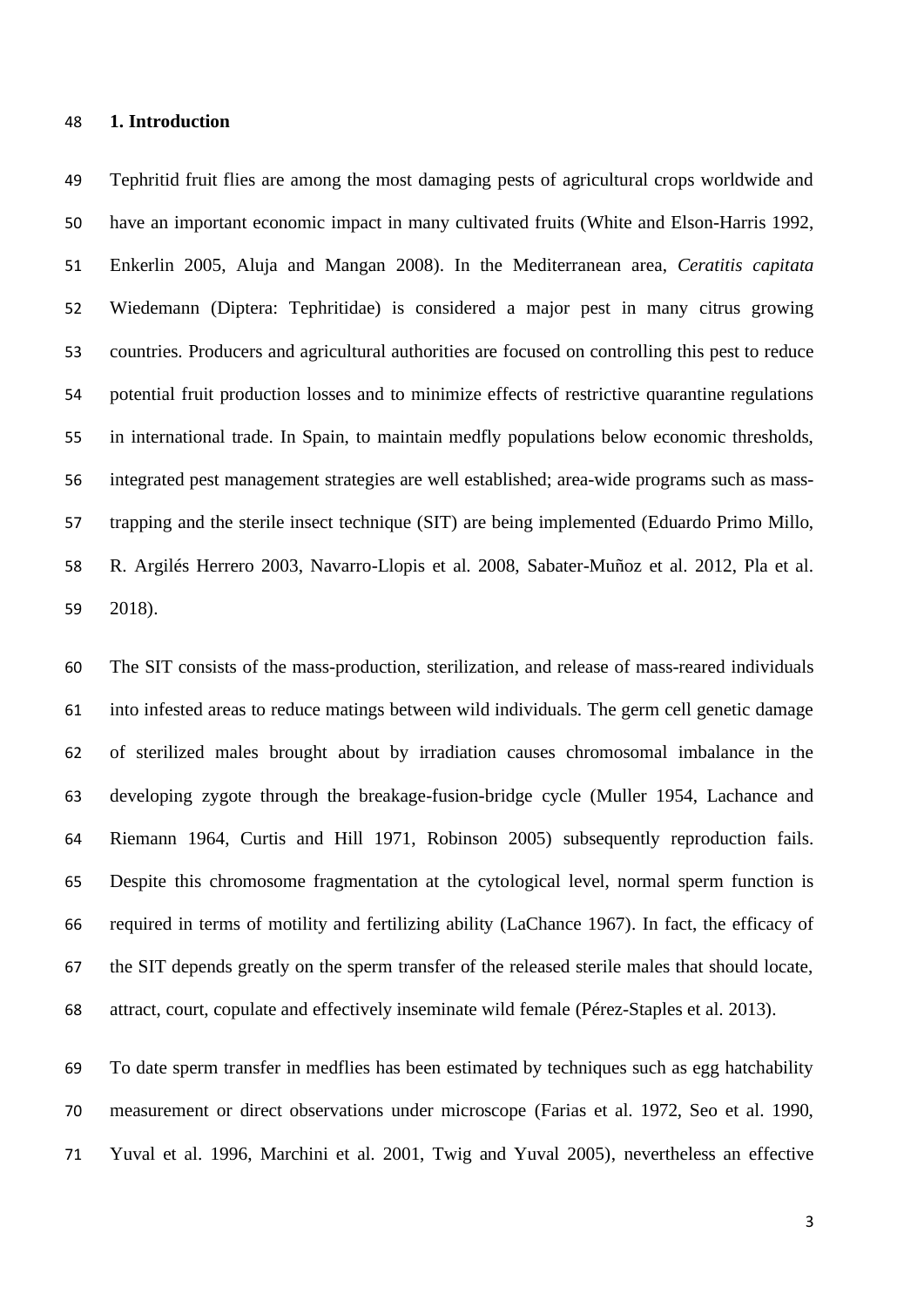method to assess and quantify this mating success in *C. capitata* it has not been used until now. The development of biotechnological tools and the recent sequencing of the whole medfly genome (Papanicolaou et al. 2016, United States National Library of Medicine 2017), offer the possibility to establish new, more accurate methods suited for high throughput analysis. A first step towards this goal was a protocol able to determine the presence of Y chromosome and identify the sterile sperm (Vienna type) in the Mediterranean fruit fly female spermathecae (San Andres et al. 2007) based on known Y-chromosome sequences (Willhoeft and Franz 1996, Zhou et al. 2000) and a Vienna-8 strain mitochondrial polymorphism (Gasparich et al. 1995, Spanos et al. 2000). This diagnostic method consists of spermathecae dissection, DNA extraction, and two polymerase chain reactions (PCR). The first PCR was carried out to detect the presence of sperm and the second, along with a restriction fragment length polymorphism analysis (PCR-RFLP), to identify Vienna type sperm. The original method was evaluated at a later stage by checking the universality of the markers and testing new DNA preservation and sperm extraction methods (Juan-Blasco, Urbaneja, et al. 2013).

 Despite these biotechnological advancements, until the study presented here it has not been possible to quantify sperm transfer by molecular tools. We adapted and validated a molecular method based on the application of an absolute quantitative Real-Time PCR to estimate the amount of sperm stored in the spermathecae after mating with wild type and Vienna-8 males. To do so, we established an experimental procedure that involves the re-design of sperm markers and the establishment of a standard curve for the absolute quantification real-time PCR. The validation of the sperm abundance was quantified with this new technique by comparison to microscope sperm counts and conventional PCR.

# **2. Material and methods**

2.1 Insect colonies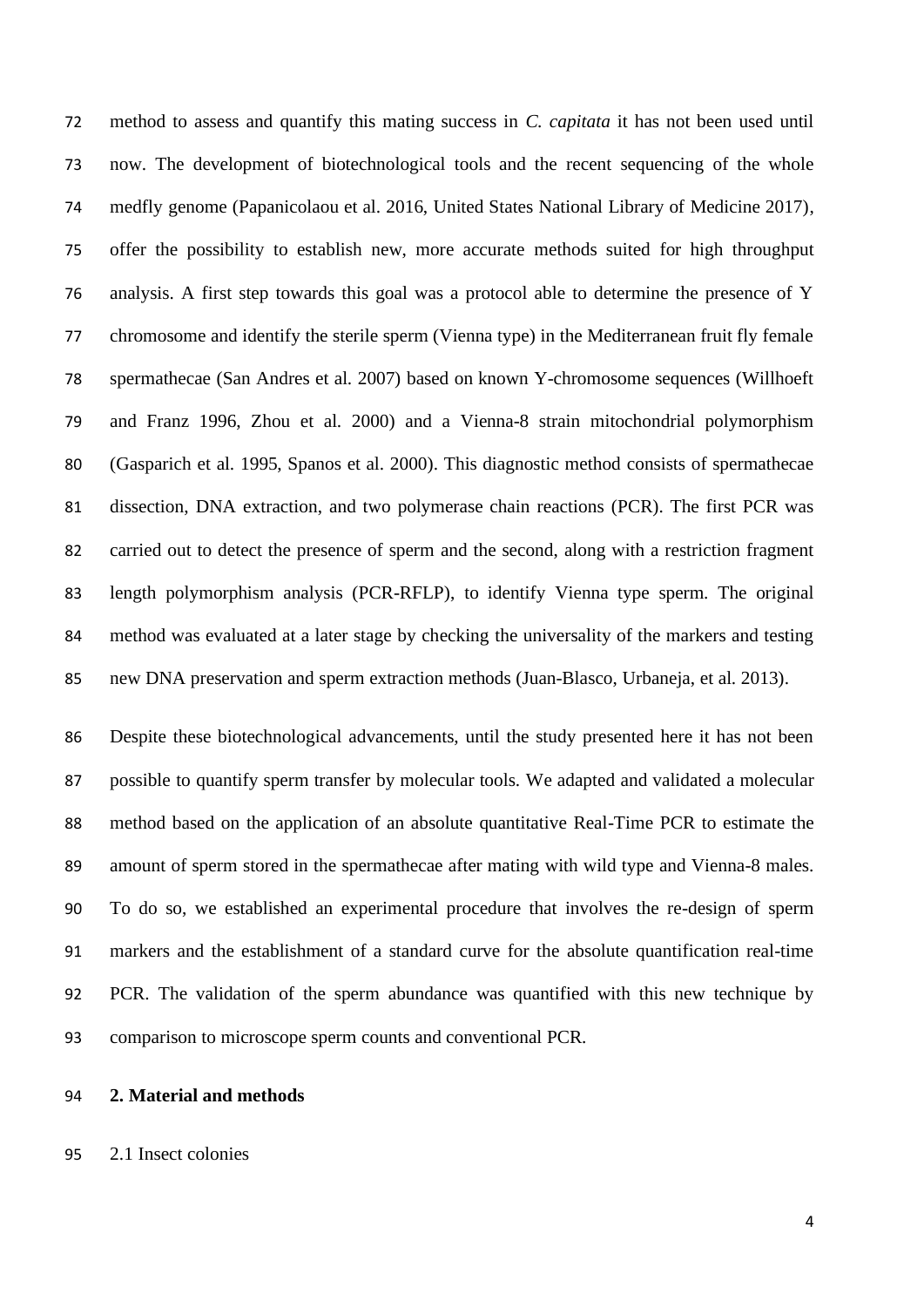Wild flies used in the establishment of this method come from a laboratory colony maintained in the Instituto Valenciano de Investigaciones Agrarias (IVIA) facilities (Valencia, Spain) since 2014. The colony was reinforced with regular additions of flies emerged from pupae collected on naturally infested fruits on field. The maintenance and diet of the fly populations followed the methodology described by Jacas et al. (2008). The conditions of the 101 environmental chamber were  $25\pm2\degree$ C, 60-70% relative humidity with a photoperiod of 14:10 h (light: dark). The adults were fed with a mixture of sugar and hydrolyzed yeast extract in a 4:1 (w:w) proportion and water *ad libitum*.

 The sterile males used in the experiment were obtained from the mass-rearing Vienna-8 genetic sexing strain (GSS) colony at the biofactory of Caudete de las Fuentes (Valencia, Spain). The rearing process was initiated in this biofactory managed by the TRAGSA Company with the current standard production of eggs, larvae, and pupae (Caceres, 2002). Vienna-8 males were irradiated as pupae by an electron accelerator with a dose from about 90 to 110 Gy. After irradiation they were transferred under hypoxia to Generalitat Valenciana emergence facility located in the facilities of IVIA at Moncada (Valencia, Spain) where the emergence and sexual maturation of the adult males took place. The production parameters and auxiliary treatments (ginger aromatherapy and cold treatment) were the same as those performed on the sterile males produced for the field-release program (Juan-Blasco et al. 2013).

2.2 Mating experiments

 All mating experiments were performed with four-day old virgin males and females, an age in which they are considered to be sexually mature (Papadopoulos et al. 1998). To ensure virginity, wild type flies were segregated by sex within the first 24 hours of adult emergence and maintained in methacrylate-ventilated cages (20 X 20 X 20 cm) until experimental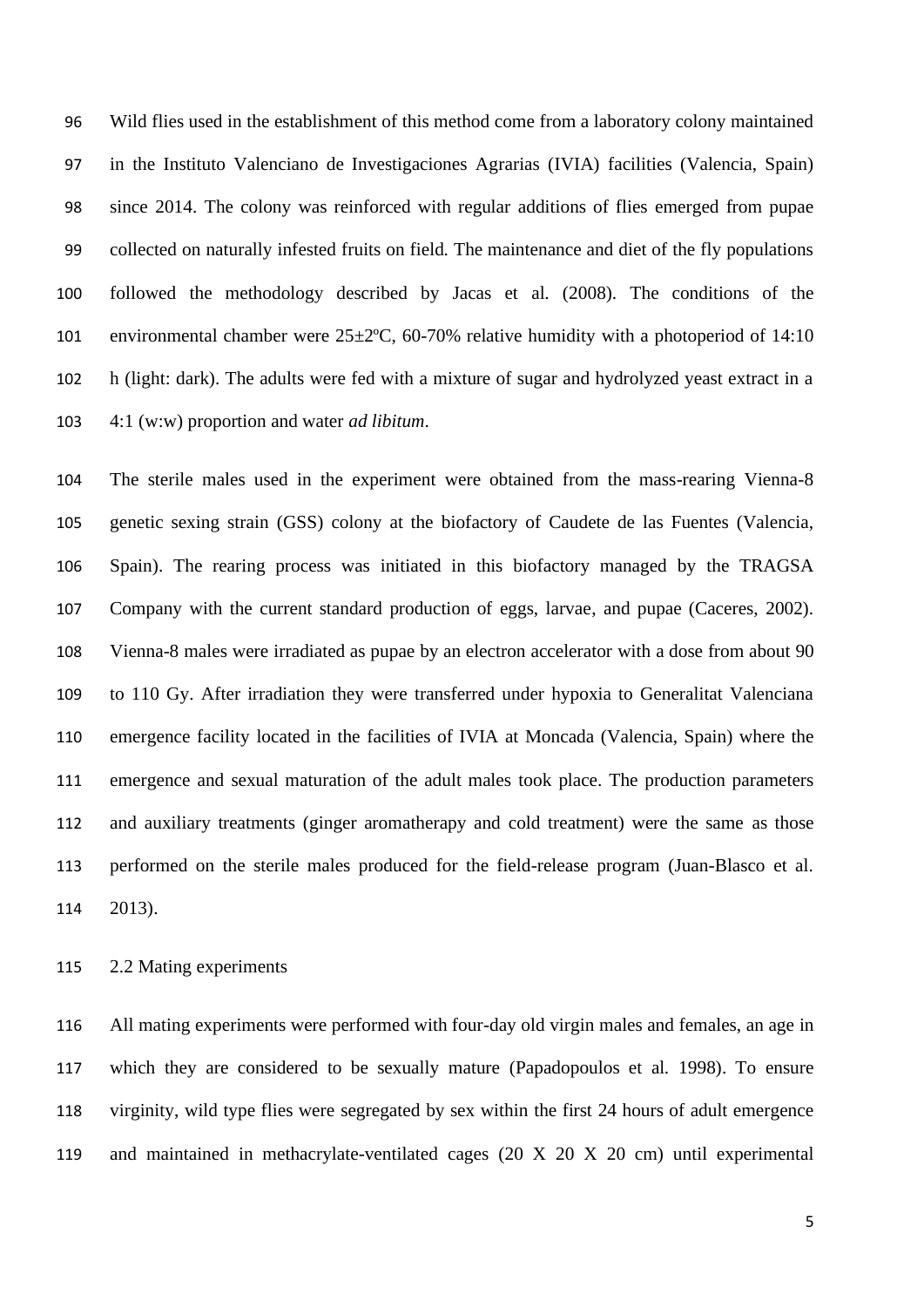testing. All of them, including sterile males, were fed a protein diet (4:1 w: w, sugar: yeast) to simulate field conditions (availability of protein source).

122 The mating arena consisted of methacrylate cages (30 x 30 x 50 cm) with mesh openings on two sides. Under laboratory conditions (23-25ºC, 60-70% relative humidity), virgin males (wild-type or Vienna-8 depending on cross) were placed in the mating arena alone for ten minutes to settle, thereafter virgin females were offered to the males in 1:1 sex ratio. During two hours after the first couple was isolated all the mating pairs were carefully collected in plastic test tubes (12 mm diameter x 75 mm tall; approximate volume 5ml) and the copulation start time was recorded. Matings were interrupted after four established periods: 10, 30, 90 and 120 minutes.

 Mated females considered for DNA extraction were preserved at -20ºC and females used for microscope observations were dissected the same day the experiments were conducted; in both cases they were frozen or dissected one hour after the separation moment. This time interval was fixed because most sperm have reached the spermathecal receptacles one hour after the end of mating with only a few sperm still present in the spermathecal ducts (mostly in the apical part close to the spermathecae) (Marchini et al. 2001). A pool of females mated with wild males for 120 minutes were used to test the Real-time PCR markers and to obtain the standard curve for the absolute quantification. Mating experiments were repeated several times until 30 females for each experimental combination were obtained. Virgin females from each test day were set aside and preserved at -20ºC to be used as negative controls.

2.3 Dissection of female spermathecae and DNA extraction

 The reproductive tract of female medfly contains two types of sperm storage organs, the spermathecae used for long-term storage, and the fertilization chamber as the staging point for fertilizing sperm (Marchini et al. 2001, Twig and Yuval 2005). Nevertheless, we focused the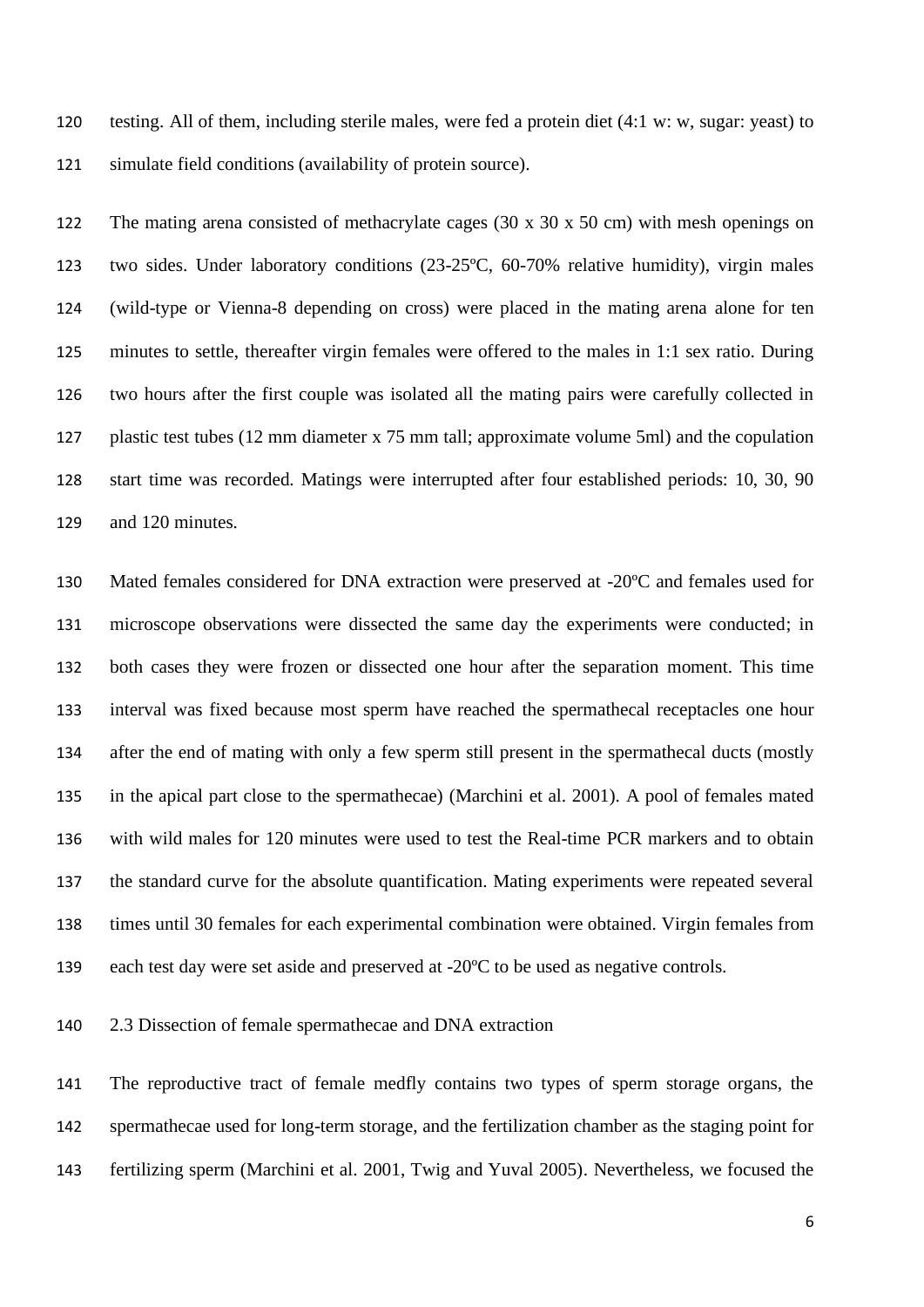analysis on the sperm lodged in the spermathecae as the amount of sperm stored in the fertilization chamber can represent less than the 20 % of the total amount of sperm stored (fertilization chamber and spermathecae) (Twig and Yuval 2005, Bertin et al. 2010).

 Each pair of spermathecae were isolated from the female abdomen using microdissection tweezers under a stereomicroscope. Because sperm storage asymmetry in the female's two spermathecae has been reported (Yuval et al. 1996, Taylor and Yuval 1999), we processed the two spermatechae together as a single sample. The spermathecal ducts were dissected in the apical tract and the maternal tissue surrounding the spermatheca were removed to reduce non- target female DNA which can interfere in the DNA extraction process and PCR of the sperm. The intact spermathecae were transferred with autoclaved micropins into a 1.5ml Eppendorf tube containing 100 µl of the TNES buffer used in the DNA extraction. After being crushed gently with a micropestle, the DNA extraction protocol was performed according to the 'salting-out' method (Sunnucks and Hales 1996) with the following modifications. The composition of the extraction buffer (TNES) contained 50mM Tris-HCl pH 7.5, 400mM NaCl, 20mM EDTA pH 8.0, 0.5% SDS. DNA was precipitated with 250 µl of isopropanol 159 and washed with 200 µl of 70% ethanol. DNA samples were finally dissolved in 15 µl LTE (50mM Tris-HCl pH 7.5, 0.1mM EDTA pH 8.0), spun, and frozen (-20ºC) until PCR amplification.

2.4 Real-time PCR marker design

 Sperm detection markers were obtained to detect the presence of sperm in medfly female spermathecae (San Andres et al. 2007), however, because shorter amplicons are optimal for most real-time PCRs (from 50-200 bp), Y-specific sequences were used to redesigned new sperm markers using GenBank database, sequence alignment program Clustal Omega, and primer analysis software Primer3 (http://bioinfo.ut.ee/primer3-0.4.0/). Two markers were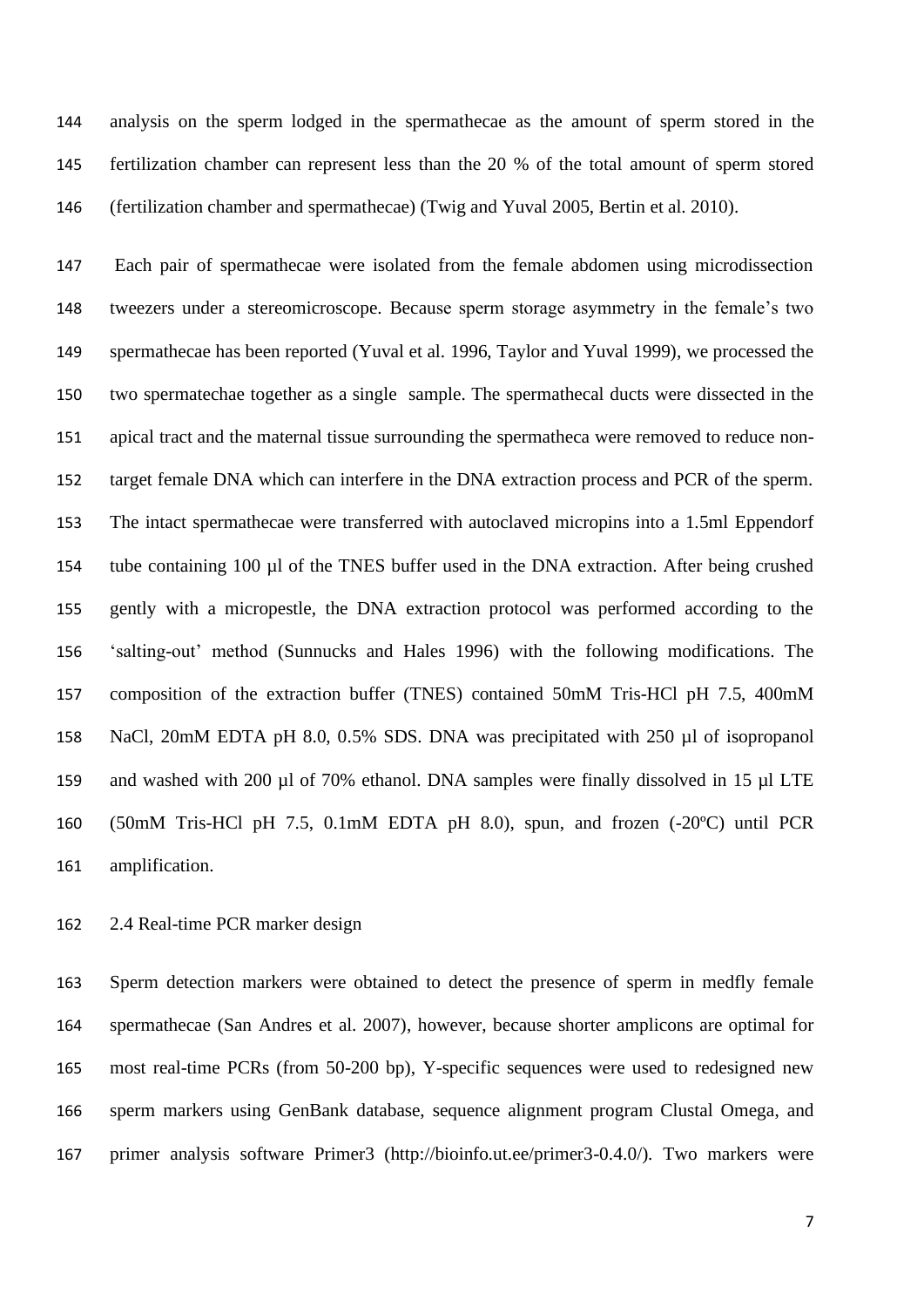tested at four different temperatures (55, 56, 59 and 60ºC) using 1 µl of DNA extract of spermathecae (from virgin and mated females) (Tab.1). The archived DNA from male and female abdomen was used as the template in a mixture containing 0.2 mM dNTPs (Thermo 171 Scientific), 1x Taq buffer, 1.75 mM MgCl<sub>2</sub>, 0.75u DNA polymerase (Biotools) and 0.25  $\mu$ M of each primer in a final volume of 20 µl. Conventional PCR was performed in a thermal cycler (Applied Biosystems™ Veriti™96-Well) and the amplification conditions were one denaturation step at 94ºC for 4 min, 35 cycles at 92ºC for 30 s, the tested temperatures for 30 s and 72ºC for 30 s, followed by a final extension at 72ºC for 10 min. PCR products were separated by electrophoresis in 1.5% agarose D-1 low EEO gel in 1x TAE buffer, stained with 177 GelRed<sup>TM</sup> Nucleic Acid Gel Stain, and visualized under ultraviolet light.

2.5 Sperm quantification

 The concentration of the sperm cells contained in the spermathecae was estimated by an absolute quantification analysis on a Real-Time PCR system where the sample values were obtained by comparing them to a standard curve generated from known amounts of the target Y-sequence.

2.5.1 Standard curve

 The DNA material required to obtain the standard curve was taken from the amplification of the spermathecae DNA extract samples previously preserved for that purpose. The target sequence was multiplied by conventional PCR using the selected markers and the annealing temperature. PCR conditions were the same as described in the previous section. A commercial kit (Invisorb ® DNA Cleanup (250) Stratec Molecular) was used to purify the PCR products.

 A cloning process of the purified products was performed according to a conventional method (Hanahan 1983). The DNA target sequence (insert) was ligated into a pGEM®-T vector (Easy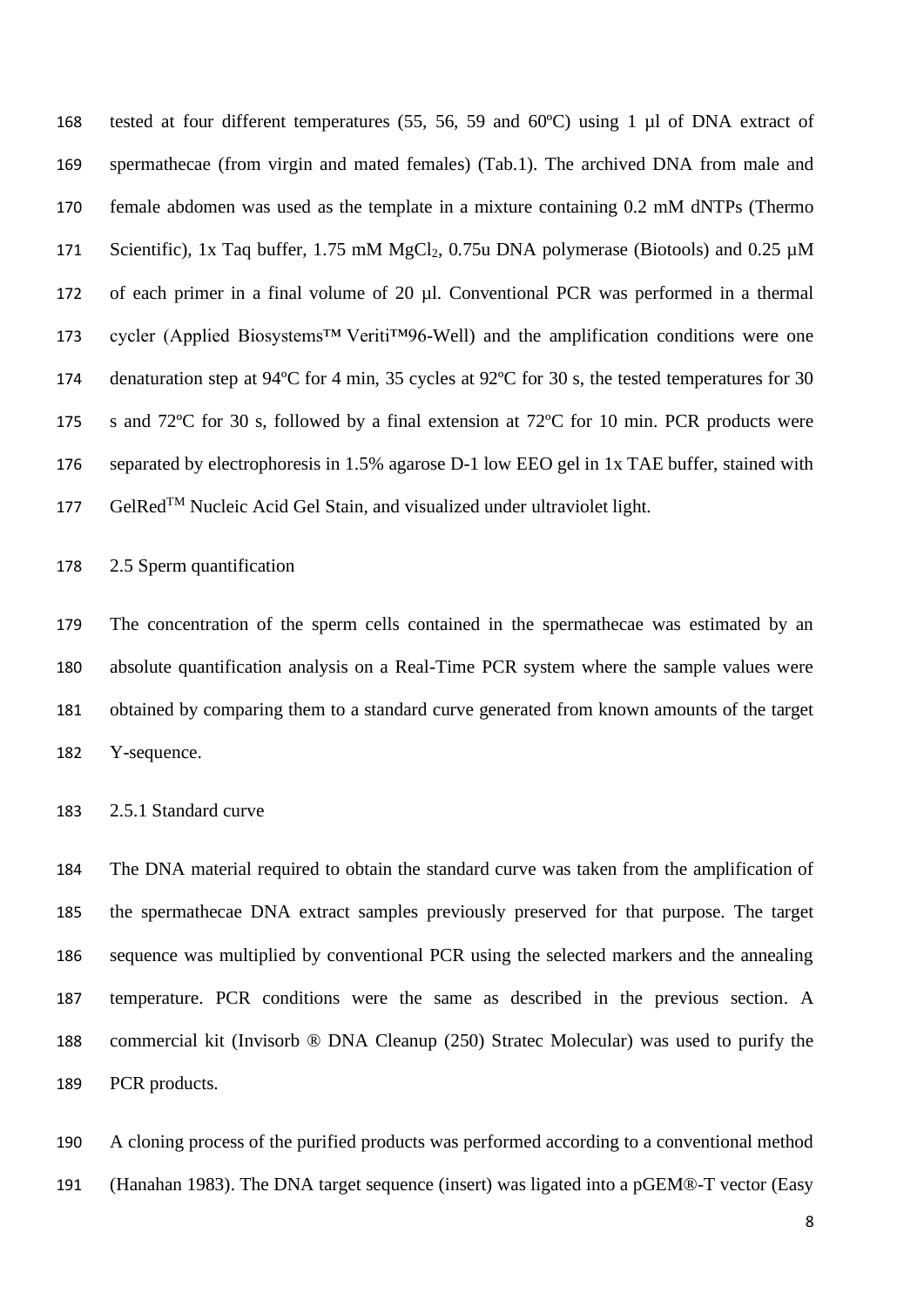Vector Systems, Promega) to produce pGEM-TCcYsp and introduced into *E. coli* JM109. Plasmid DNA from the selected transformed bacteria selected by ampicillin resistance, were extracted using the Invisorb® Spin Plasmid Mini Two kit (Stratec Molecular). The concentration of the isolated and purified pDNA was measured with a NanoDrop 2000c spectrophotometer (Thermo Scientific). To confirm the presence of the target insert, a sample of the purified pDNA was digested with the restriction enzyme EcoRI at 37ºC for one hour and analyzed by electrophoresis in a 2% agarose gel. The quantification of the pGEM- TCcYsp in picomoles was performed considering the average weight of a one pair base (660 200 Da) and the number of base pairs of vector and insert  $(N_b)$ . The following mathematical 201 formula was applied: pmol of dsDNA = (μg of dsDNA ×  $10^6$ ) / (660 ×N<sub>b</sub>). Avogadro constant 202 was used to estimate the number of pGEM-TCcYsp  $(6.023 \times 10^{23} \text{ molecules/mol})$ . Number of copies was calculated per microliter, which was the volume used as template in each quantitative Real Time PCR was estimated. A ten-fold series of dilutions of the selected clones with correct insert size were prepared and stored at −20ºC until use. Dilutions from 10 206 to  $10^6$  copies were employed to generate the standard curve.

2.5.2 Absolute Real-Time PCR

208 The quantification analysis was carried out in a real-time thermal cycler (LightCycler® 480) Real-Time PCR Roche System) using the fluorescent dye SYBR Green. The master mixture 210 contained 5 µl of Maxima SYBR Green I /ROX qPCR Master mix  $(2x)$ , 0.5 µM of each 211 primer and 1 µl of DNA template in a final volume reaction of 10 µl. Standard materials and non-template control were added to the 96-well plate in duplicate at each running. Real Time PCR protocol consisted of one step of 95ºC for 10 min, 40 cycles of amplification (95ºC for 214 15 s, 59°C for 30 s and 72°C for 30 s) followed by a final cycle of 95°C for 5 s and 60°C for 1 min. Data acquisition, standard curve fittings and analysis were performed with the LightCycler® 480 software that translated, for each sample, the threshold cycle value into the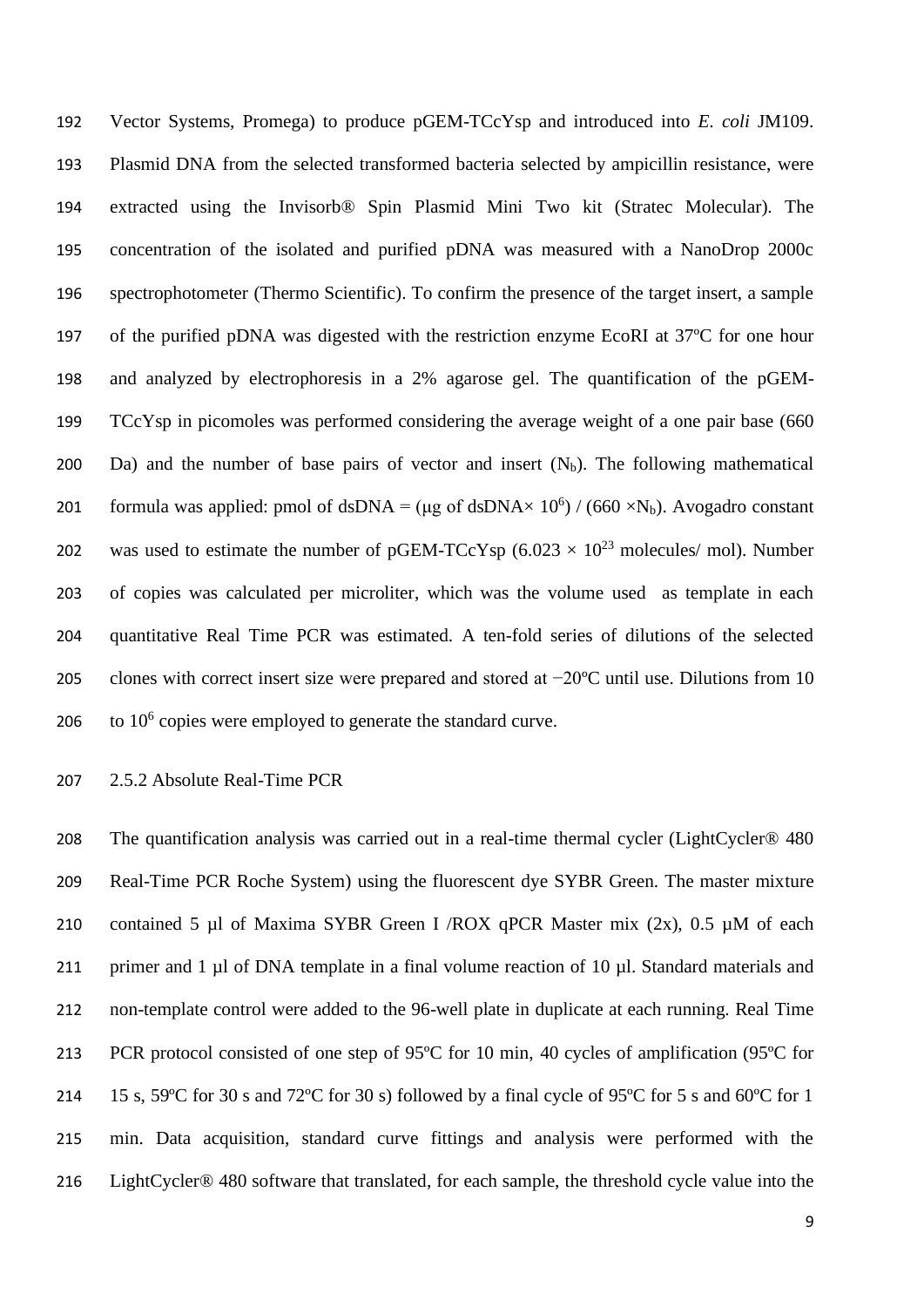starting amount of copies of the target Y-sequence, which was the sperm abundance in the spermathecae.

2.6 Validation of the method

 The Real Time qPCR method for quantification analysis of sperm stored in the spermathecae was validated through conventional PCR and sperm microscope counts.

2.6.1 Semi-quantitative conventional PCR

 A semi-quantitative conventional PCR was one of methods used to test the validity of the Real Time qPCR results. Taking the standard materials as reference, a pool of DNA samples were analyzed by conventional PCR using the designed markers and the same amplification 226 conditions as described in section 2.4 except for the volume of the DNA template was 2 µl. PCR products were separated by electrophoresis on the same 1.5% agarose gel plate and visualized under ultraviolet light. Abundance values for each sample were assigned by comparing them with the amplicon density obtained for the standard materials.

2.7.2 Sperm microscope counts

 The second validation method employed direct counts with a microscope; the only method used in previous sperm transfer studies. The same experimental design used in section 2.2 was carried out to obtain mated females of each male type and four copula duration groups (10, 30, 60 and 90 minutes). One hour after the separation time, females were numbed in a freezer and dissected under a stereomicroscope. Each pair of isolated spermathecae was individually placed onto a microscope slide in a drop of 0.5% Triton X-100 solution (5-10 µl) (Abraham et al. 2016) and crushed using a ball head pin. Once the spermathecae was broken into micro- fragments and the sperm content released, the sample was stirred and gently spread on the slide-grids; immediately after drying out, the content was fixed and preserved in a freezer (-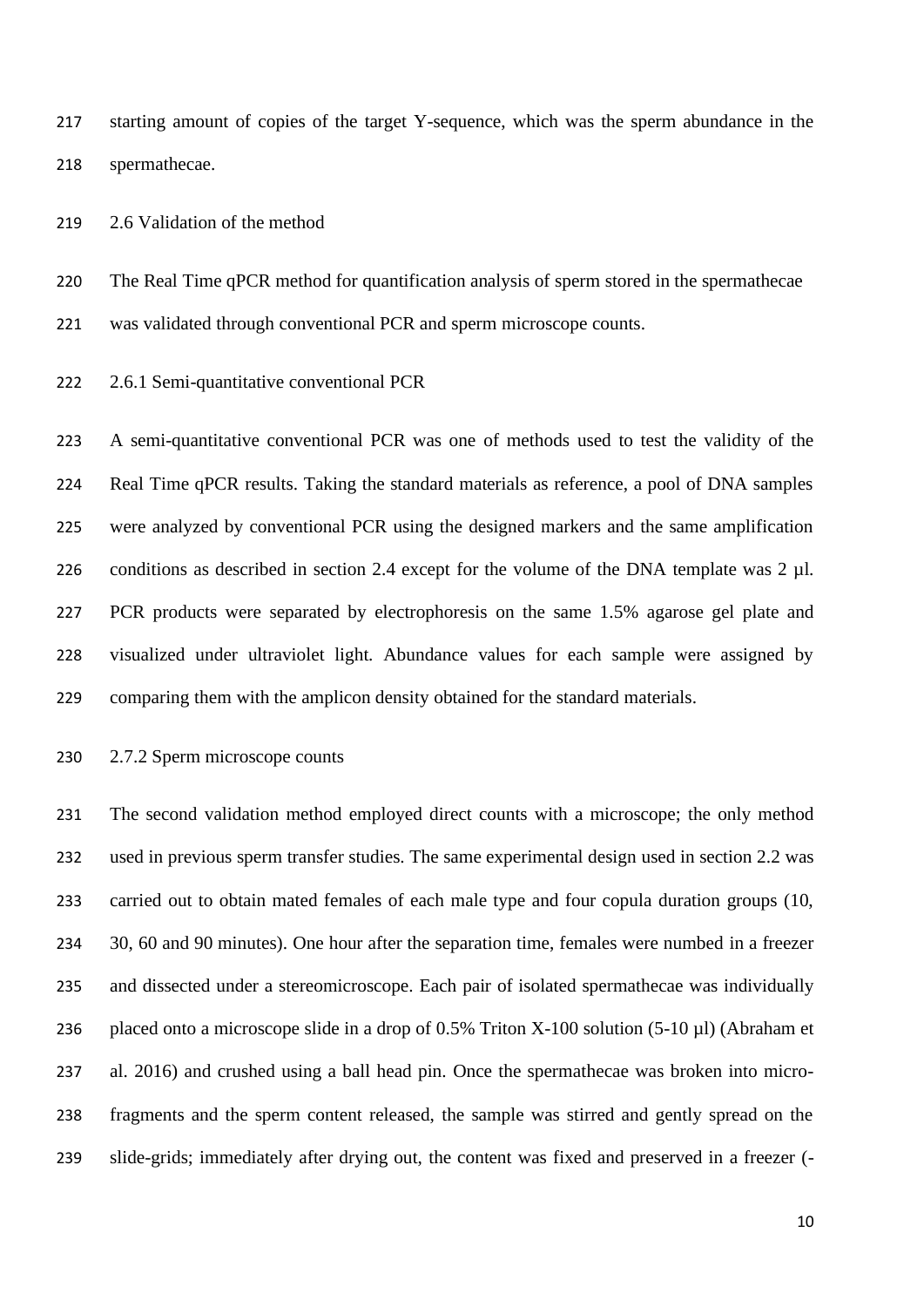240 20°C) until being stained. For the microscope counting, sperm was stained in 5 µl of 4µg/ml DAPI (4',6-diamidino-2-phenylindole) solution (Bertin et al. 2010) that was spread on the sample using a pin, and fixed before drying out with a glass coverslip. After 10 min of incubation in darkness to avoid light fluorescent signal loss, the sperm heads were counted from half of the area of the column grids under ultraviolet light microscope (40x) and the total number calculated using a multiplying factor.

2.8. Statistical analysis

 All statistical analyses were performed with *STATGRAPHICS® Centurion XVI* statistical 248 package. Where needed, the data were transformed  $log(x+1)$  to normalize it before analysis. The quantification data from Real-time PCR assay were subjected to analysis of variance (One- Way or Multifactorial ANOVA) to test the sperm transfer with respect to copula duration and male type (wild and Vienna-8 sterile males). A correlation analysis was used to compare the values of the sperm estimated from the real-time qPCR and semiquantitative PCR. The average of the total sperm counted by microscope was obtained with the standard error for each copula duration group. Finally, a comparison of regression lines were considered to compare the relationship between sperm transfer and copula duration obtained from real-time qPCR and microscope counting. Results were reported using significance criteria at 0 and 0.05 levels.

### **3. Results**

## 3.1 Development of the quantitative method

 The selected Y-specific markers employed were CcYsp-dir (5'-CGA AGC CAG ACA TAC ACG AGG AG-3') obtained by (San Andres et al. 2007) and the designed marker CcYsp-R2 262 (3'-TCGTTTGGAAAAGTGTGGTTC-5') at the optimum melting temperature of 59°C. This melting temperature was determined experimentally and became key due to the lack of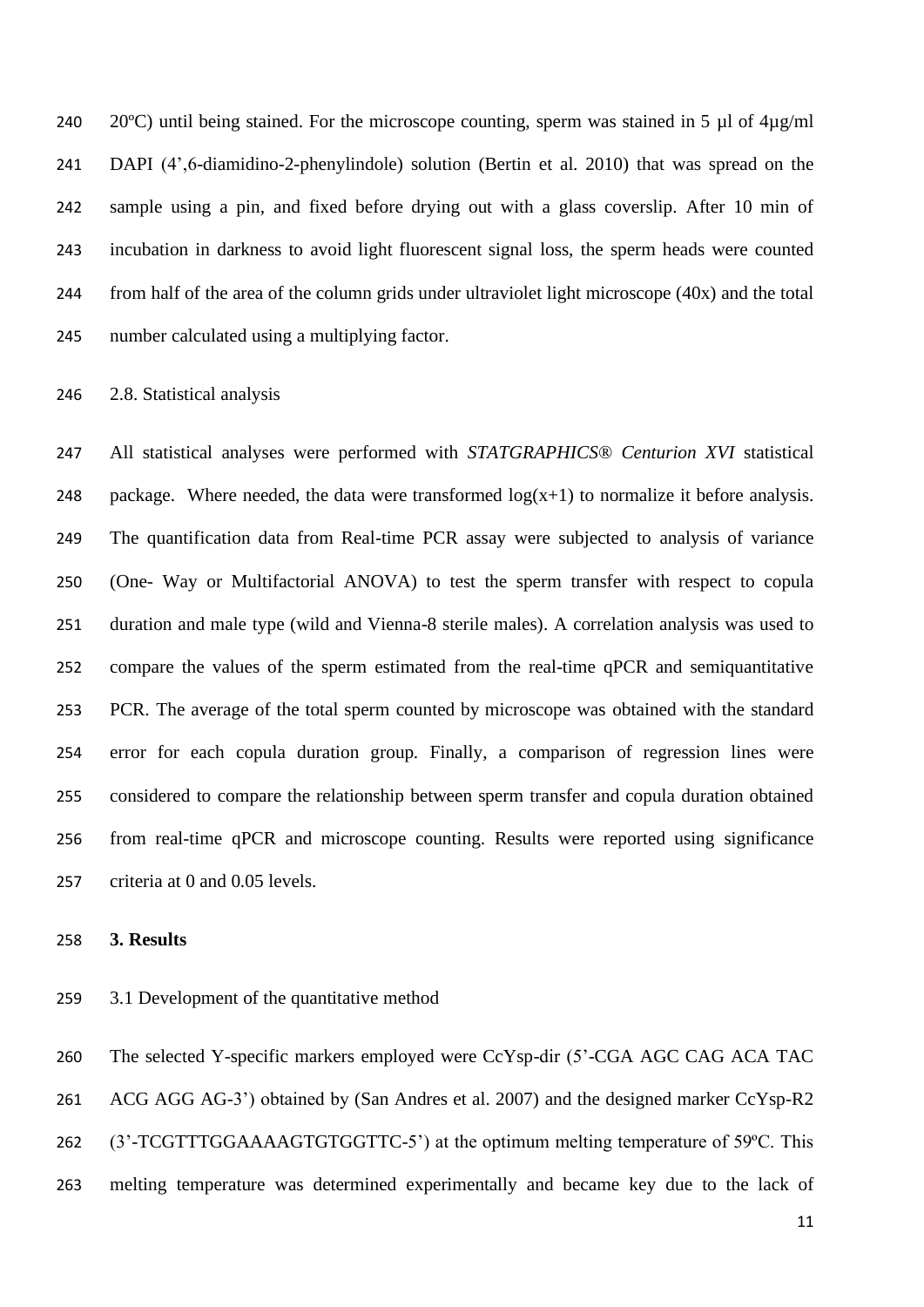mismatches with the female DNA. It was tested with DNA from the abdomen of females and males (wild type and Vienna 8 strain), and from spermathecae of mated females (Fig. 1). The provided markers generated a 112 pb DNA amplicon; their sequences are available in the GenBank database with the accession number MN062263.

268 The mating experiment was replicated thirty times; more than 300 matings were obtained. An 269 average of 32 females per male type and mating duration were collected. Overall, 280 270 samples of dissected females and extracted DNA were evaluated. DNA concentration 271 obtained from spermathecae was found to be 5-20 ng/ $\mu$ l whereas DNA extracted from the 272 abdomen totaled  $600-700$ ng/ $\mu$ l. The DNA sequences obtained from the cloning process at 273  $10^{11}$  copies/ul were diluted serially to establish the required standard concentrations. The cycle 274 threshold (Ct) values observed ranged from 26.6 to 12.9 which corresponded to a 275 concentration between 10 to  $10^6$  copies of the cloned sequence. The suitability of the 276 generated standard curve was evaluated by the means of estimated slopes  $(-3.0 \pm 0.06)$  and 277 amplification efficiencies of the standards  $(2.2 \pm 0.03)$  from the replicated calibration curves. 278 The linearity of the concentration range was also assessed  $(r^2 = 0.73)$  (Fig. 2).

 The minimum sperm detection was established based on the analysis of Ct values and concentrations obtained for non-template controls, samples from virgin females, and standard materials. Samples with Ct values above or at 26 were negative in Y-sequence detection; positive samples showed values ranging from 16.8 to 25.8. The detection limit concentration 283 was close to 80 copies/ $\mu$ l.

284 The presence of sperm in the tested spermathecae was determined as positive in 78% of all 285 samples analyzed (mated females with wild and sterile males). The number of samples with a 286 positive PCR reaction varied significantly between male type  $(F_{1,261} = 17.08; P < 0.001)$  and 287 mating duration  $(F_{3,261} = 8.11; P < 0.001)$ , being higher for wild males and when the mating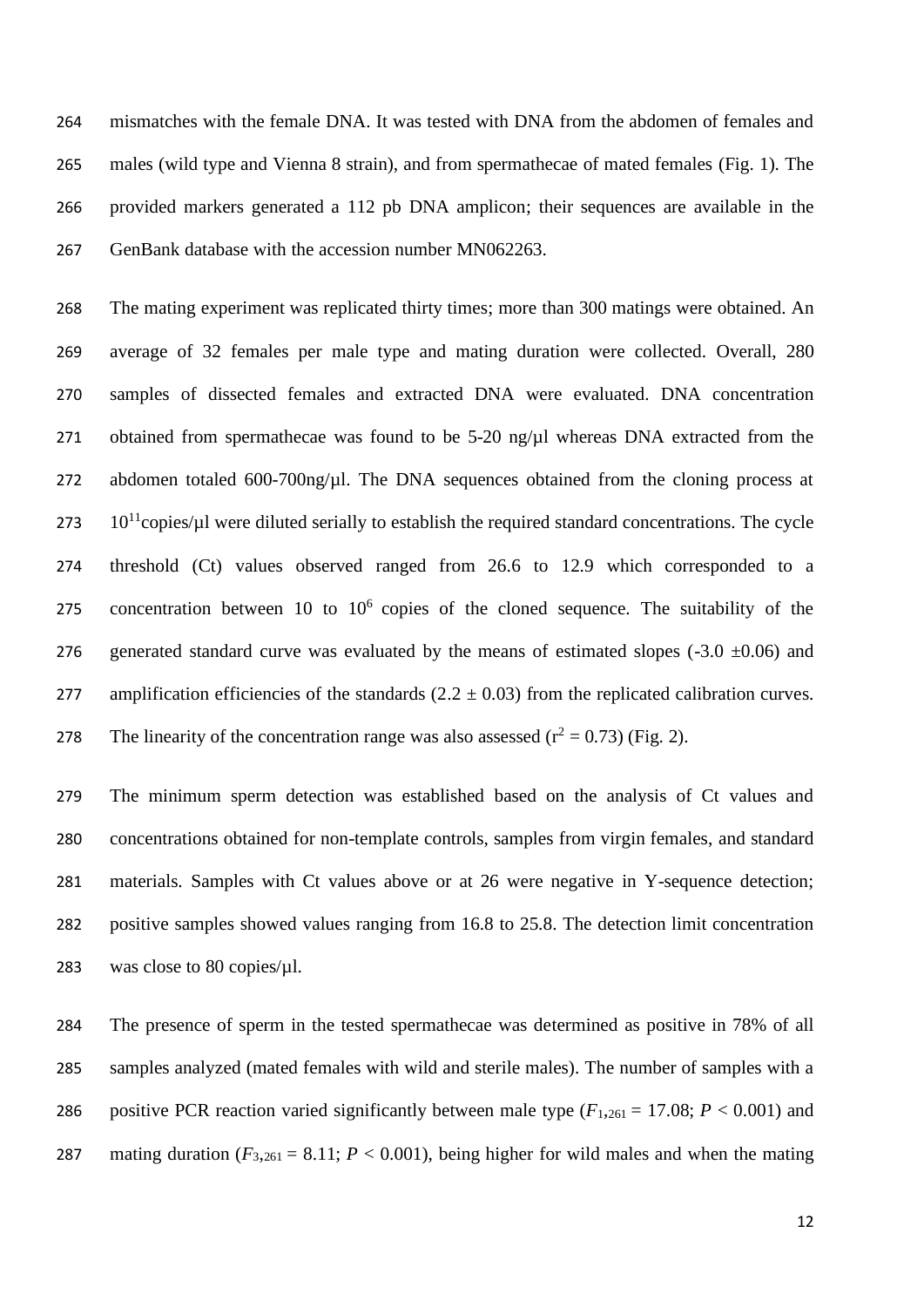duration lasted more than sixty minutes. The interaction between these two factors was not 289 significant  $(F_{3,261} = 0.14; P = 0.94)$  (Tab. 2).

 The values obtained in the real time quantification showed a positive significant correlation between the copula duration and the sperm stored in the spermathecae after females were 292 mated with wild  $(F_{3,164} = 25.16; P < 0.001)$  or Vienna-8 sterile males  $(F_{3,97} = 4.24; P = 0.01)$  (Filled circles in Fig.4). The longer the copula duration (for the four evaluated durations), the greater the amount of sperm transferred and allocated in the spermathecae.

## 3.2 Validation of the real-time qPCR method

 The results of the real-time qPCR were compared to the values obtained by semiquantitative conventional PCR. The sperm samples from wild-mated females were used in both methods and the semiquantitative PCR values were represented as levels of intensity bands observed in the agarose gel electrophoresis. The correlation analysis showed a strong relationship between 300 the values determined from each method  $(P < 0.001$ ;  $r = 0.81)$ , which indicates comparable sperm abundance. Only five of the 93 samples which tested as positive in real-time qPCR showed a negative result by conventional PCR; data that could be attributed to a higher sensitivity of the real-time qPCR in sperm detection and quantification (Fig. 3).

 The microscope sperm head counting method produced satisfactory results as an additional validation for the real-time qPCR analysis. Under the UV light microscope the amounts of sperm allocated in the spermathecae of 259 females were quantified. Numbers of sperm per 307 female varied significantly between male type  $(F_1, 261 = 58.06; P < 0.001)$  and mating 308 duration  $(F_3, 261 = 34.04; P < 0.001)$  (Tab. 3). The interaction between both factors was 309 significant ( $F_3$ ,  $_{261}$  = 21.06;  $P < 0.001$ ); which can probably be attributed to a greater transfer of sperm with increasing copula duration observed in wild-mated females as opposed to that 311 in the V8-mated females  $(F_{3,261} = 21.06; P < 0.001)$ .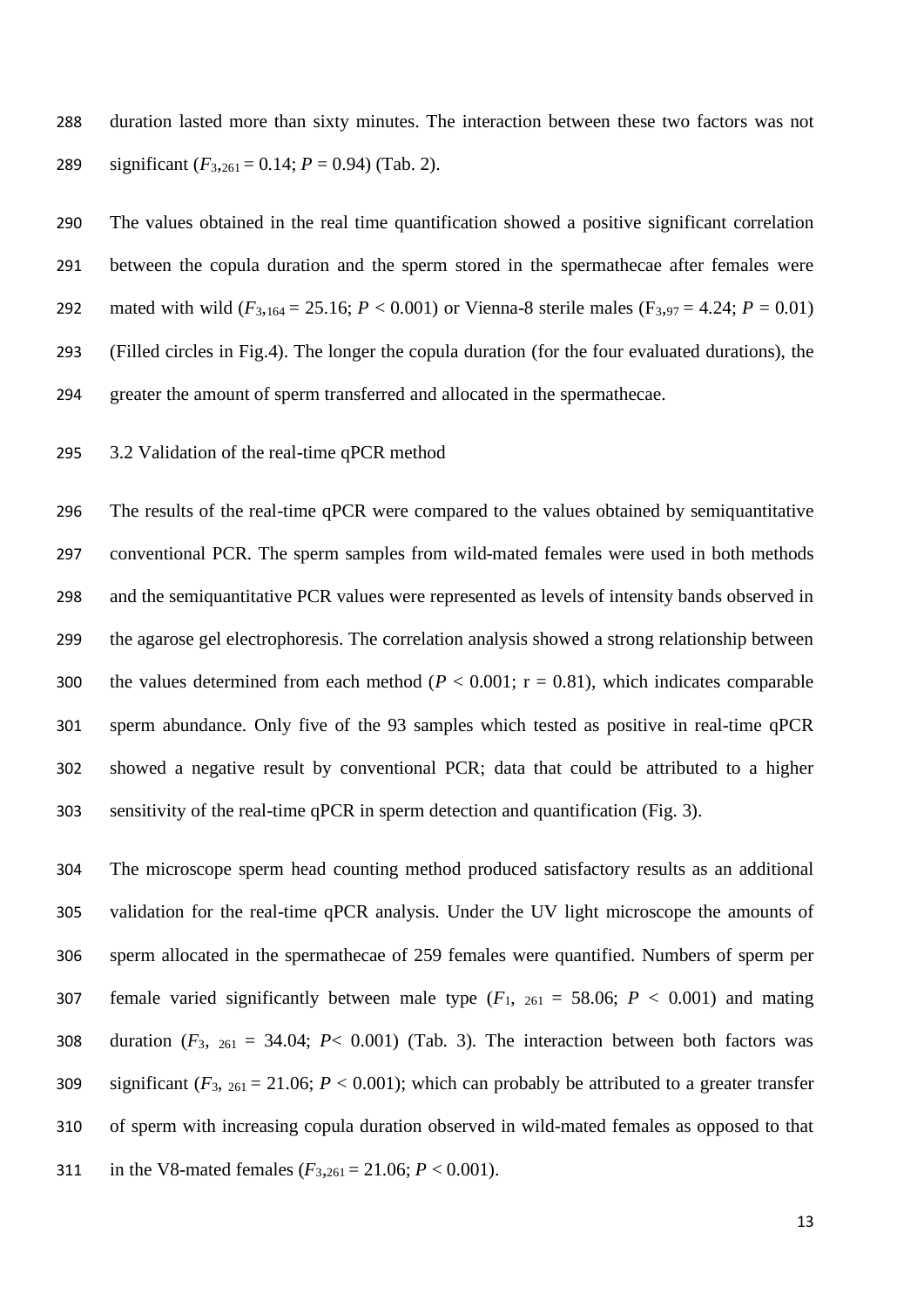Comparing the regressions of sperm abundance and mating duration obtained in both methods, no significant differences between the slopes were found. As was confirmed for 314 wild-mated  $(F_{1, 287} = 162.67; P = 0.23)$  and V8 sterile-mated females  $(F_{1,230} = 54.96; P = 0.66)$ (Fig. 4).

## **4. Discussion**

 The complexity of the medfly mating system has generated numerous and relevant studies that widely examine the factors involved in this reproductive system. However, the influence of these factors, in some cases, still remains unclear. With the qPCR method reported here, a potential and valuable tool is provided to enhance this understanding. We were able to detect and quantify the amount of sperm transferred during mating in the female spermathecae. The method was successfully applied to sperm of wild and Vienna-8 GSS fly strains.

 The quantification of the sperm was possible at low concentrations of the target nucleic acid (i.e. the sperm stored in spermathecae of females mated for ten minutes). This sensitivity had not been reported in previous medfly molecular detection studies. The DNA of sperm had only been evaluated in females after copula completion (between forty-five minutes and three hours) which contained a greater stored quantity (San Andres et al. 2007, Juan-Blasco, Sabater-Muñoz, et al. 2013, Juan-Blasco, Urbaneja, et al. 2013, Juan-Blasco et al. 2014). This result (presence of sperm in spermathecae in 10-minute-matings) is in agreement with the microscope observations reported in other studies where sperm was found after 4 to 15 minute, interrupted, copula (Farias et al. 1972, Seo et al. 1990). The real-time qPCR method also quantified the increase in amount of sperm transferred with the increase in copula duration for the four tested mating durations (10, 30, 60 and 90 minutes); results that are again consistent with those reported by Farias et al. (1972) and Seo et al. (1990). Other studies have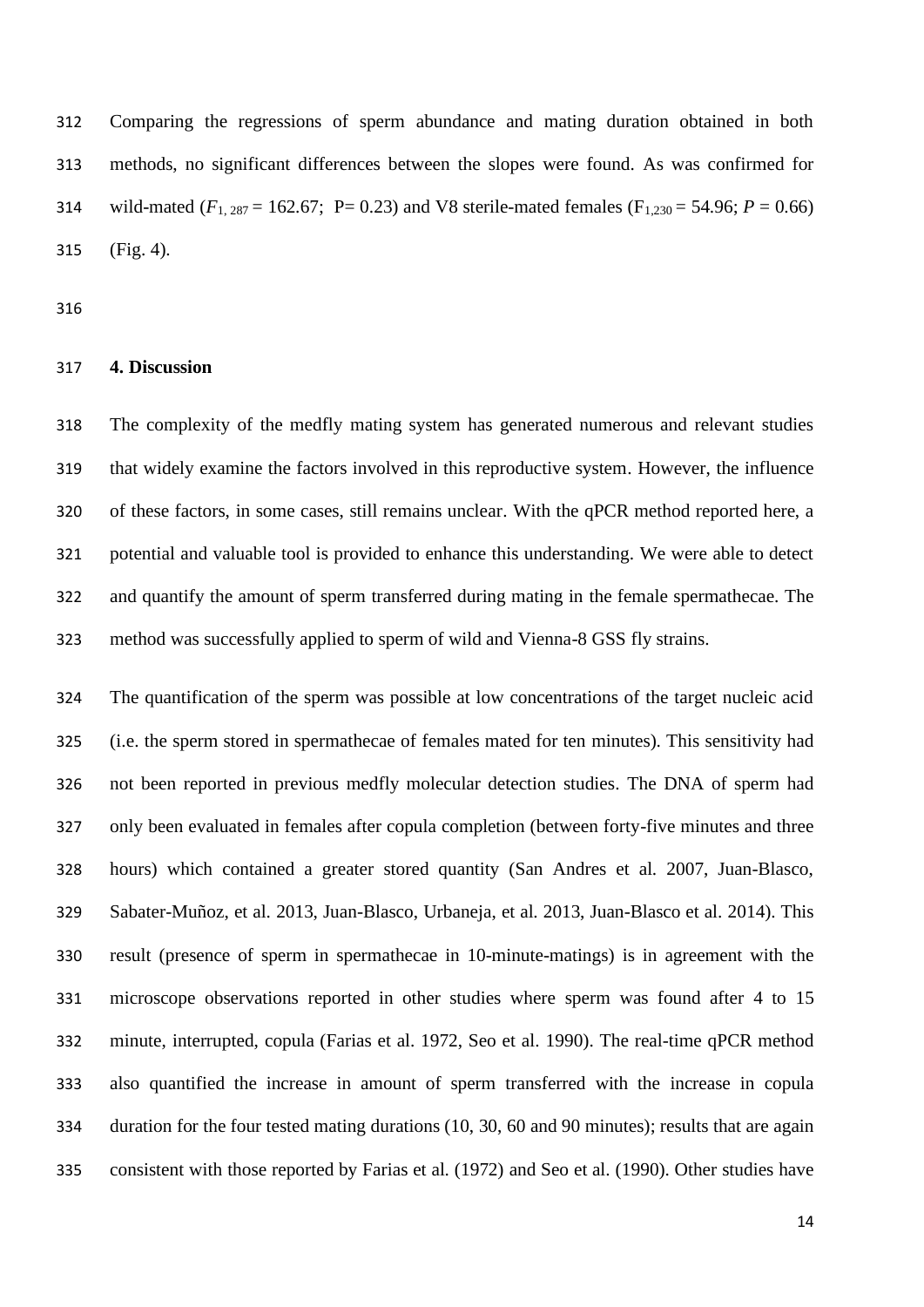not clearly suggested this increasing tendency of sperm stored during copula duration although in these cases the sperm transfer was evaluated in natural uninterrupted matings (Taylor and Yuval 1999, Taylor et al. 2000, Costa et al. 2012). Otherwise, microscope results conducted in this study to validate the proposed method confirmed the relationship between copula duration and the quantity of sperm transferred to the female for the tested periods.

 The question of whether the chromosomal breaks induced by irradiation could affect the regions where the markers were designed was also addressed in the validation procedure by the microscope counting. As our results showed, values of relative sperm abundance obtained by qPCR method were in conjunction with the sperm heads counted, both in normal wild sperm and in irradiated V8 sperm.

 All spermathecae were extracted from dry females preserved at -20ºC for up to three months. Longer conservation times were observed to increase the difficulties in obtaining spermatheca without ruptures and consequent sperm loss. Special care should be taken in this DNA extraction process, especially in the removal and isolation of the spermathecae and their further handling. The spermathecal capsules are sclerotized (Dallai et al. 1993) and need to be broken gently to release their content and obtain a homogenized extract in each individual tube. This sample processing is unavoidable and time-consuming, but alternative extraction protocols (Juan-Blasco, Urbaneja, et al. 2013) and modifications (data not showed) were examined without reliable results. According to our records, time required for spermathecae dissection and DNA extraction was estimated at ten minutes per sample.

 The real-time qPCR method herein described has been designed as a specific and valuable method to assess the sperm transfer and storage in the female spermathecae. It offers us an accurate estimation and certain advantages from microscope diagnosis, such as the possibility of researching with frozen preserved flies and a lack of difficulties associated with sperm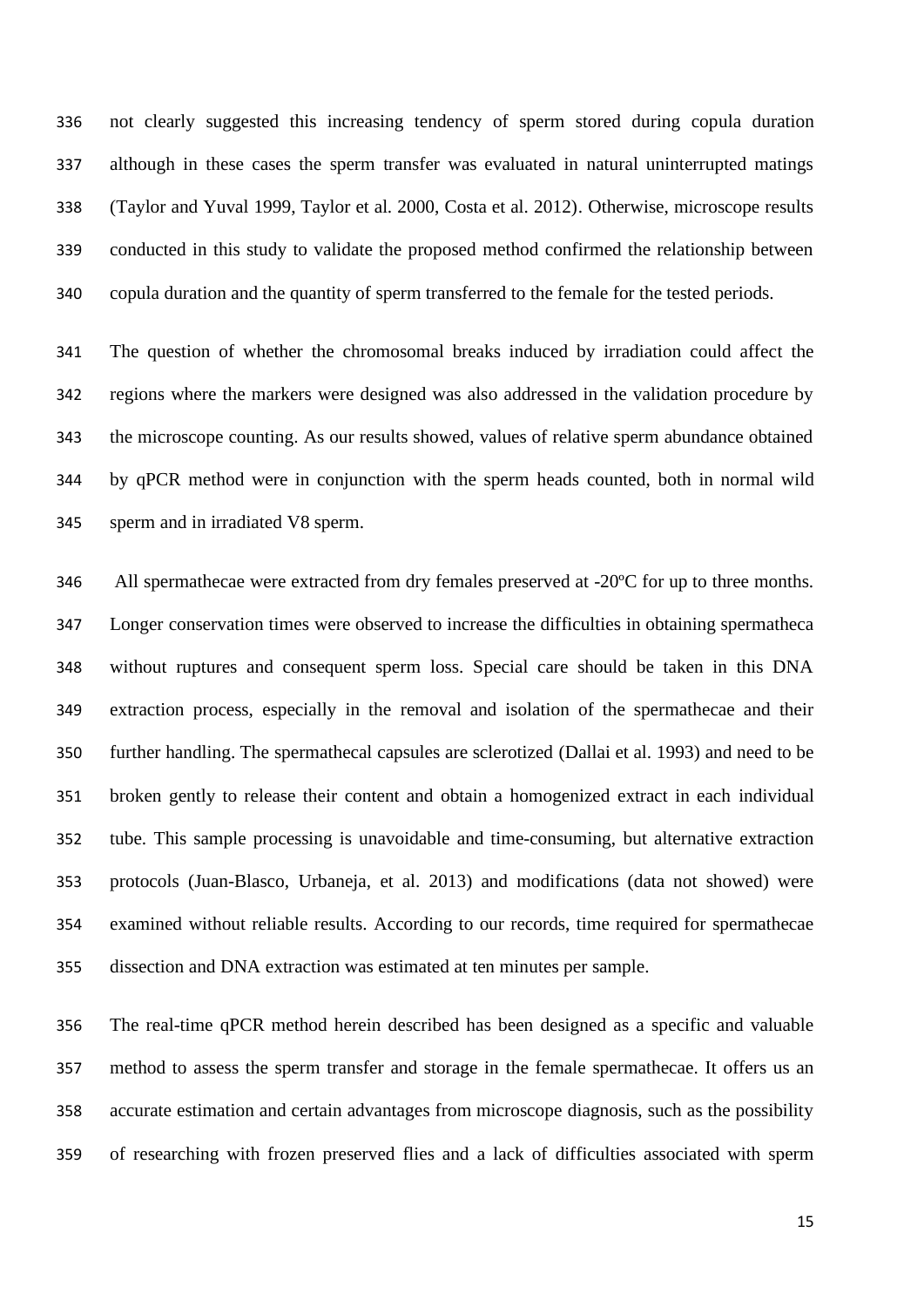bundle counting. Several studies have focused on evaluating the influence of different factors (age, diet, size) on the sperm transfer and storage (Churchill-Stanland et al. 1986, Orozco and Lopez 1993, Blay and Yuval 1997, 1999, Taylor and Yuval 1999, Taylor et al. 2001, Kaspi et al. 2000, Taylor et al. 2000, Papanastasiou et al. 2011, Costa et al. 2012, de Aquino and Joachim-Bravo 2013); nevertheless, the variability in outcomes is striking. Within this context, the molecular method herein presented can contribute to the clarification of some knowledge gaps in this multifactorial approach.

 In SIT programs, the method represents a useful tool in the diagnosis of quality parameters for the mass-rearing medfly especially when laboratory studies on dietary or chemical manipulation of the adult environment are to be implemented in mass production. Another question, not previously regarded, is the ability of re-mating along with the sperm transfer of the released sterile males which undoubtedly has an impact on the efficiency of SIT in the field.

 In summary, our results showed the molecular method herein reported allows a reliable quantitative estimation of the sperm transferred and stored by females in their spermathecae. This research will simplify the study of aspects related to the reproductive biology of this tephritid fly, especially those related to sperm quantification and hence those involved in the male competitiveness assessments within Sterile Insect Technique (SIT) programs.

#### **5. Acknowledgements**

 The research leading to these results was funded by the Conselleria d'Agricultura, Pesca i Alimentació de la Generalitat Valenciana. We thank SIT emergence facility (GVA-IVIA) personnel for technical assistance and supply of material along with Miquel Alonso and Megan Hassane for technical support in the IVIA laboratory. MP-H was the recipient of a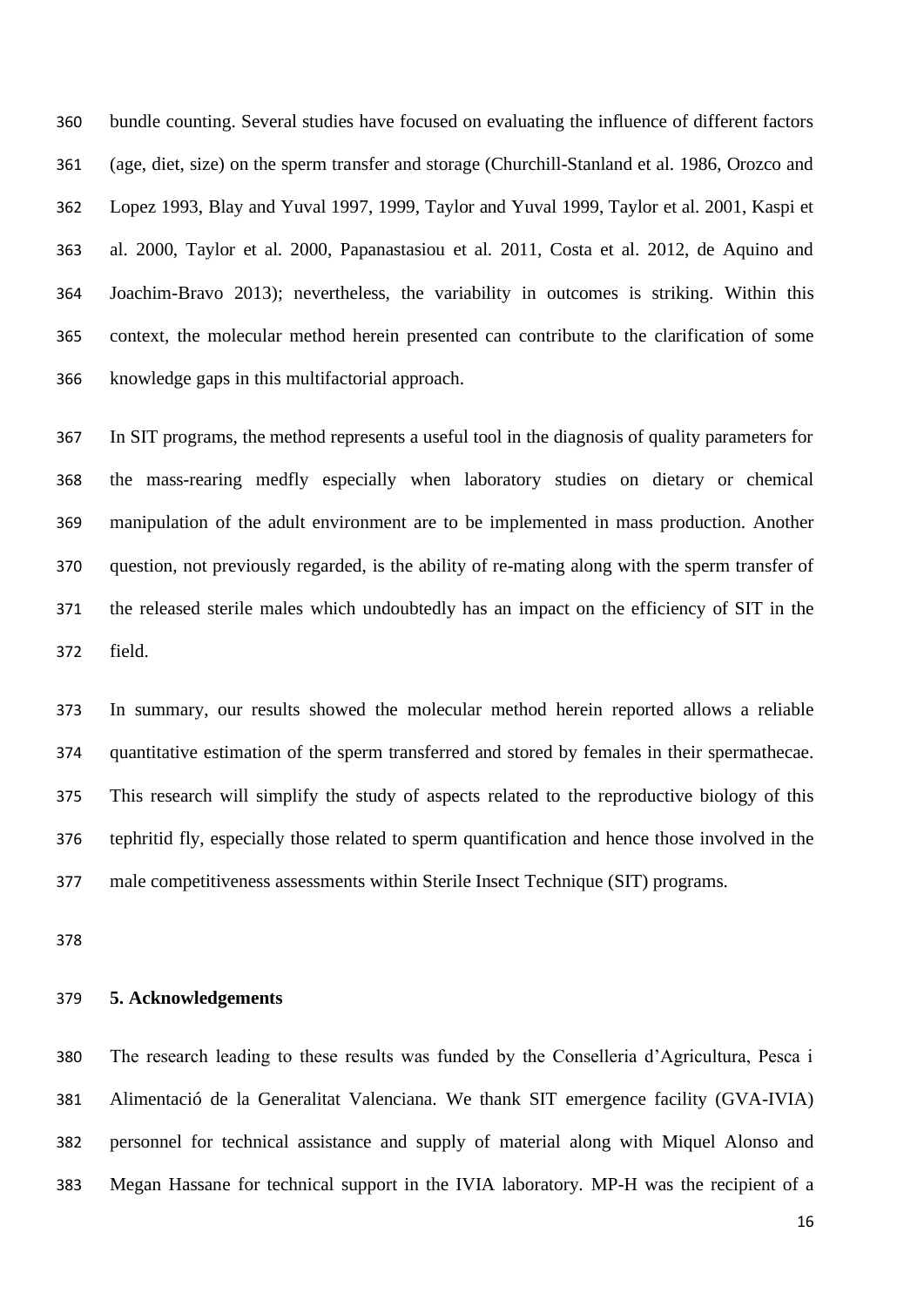- research fellowship from the INIA Spain (Subprogram DOC-INIA-CCAA) and MC the
- recipient of a grant EU-FSE (Fondo Social Europeo).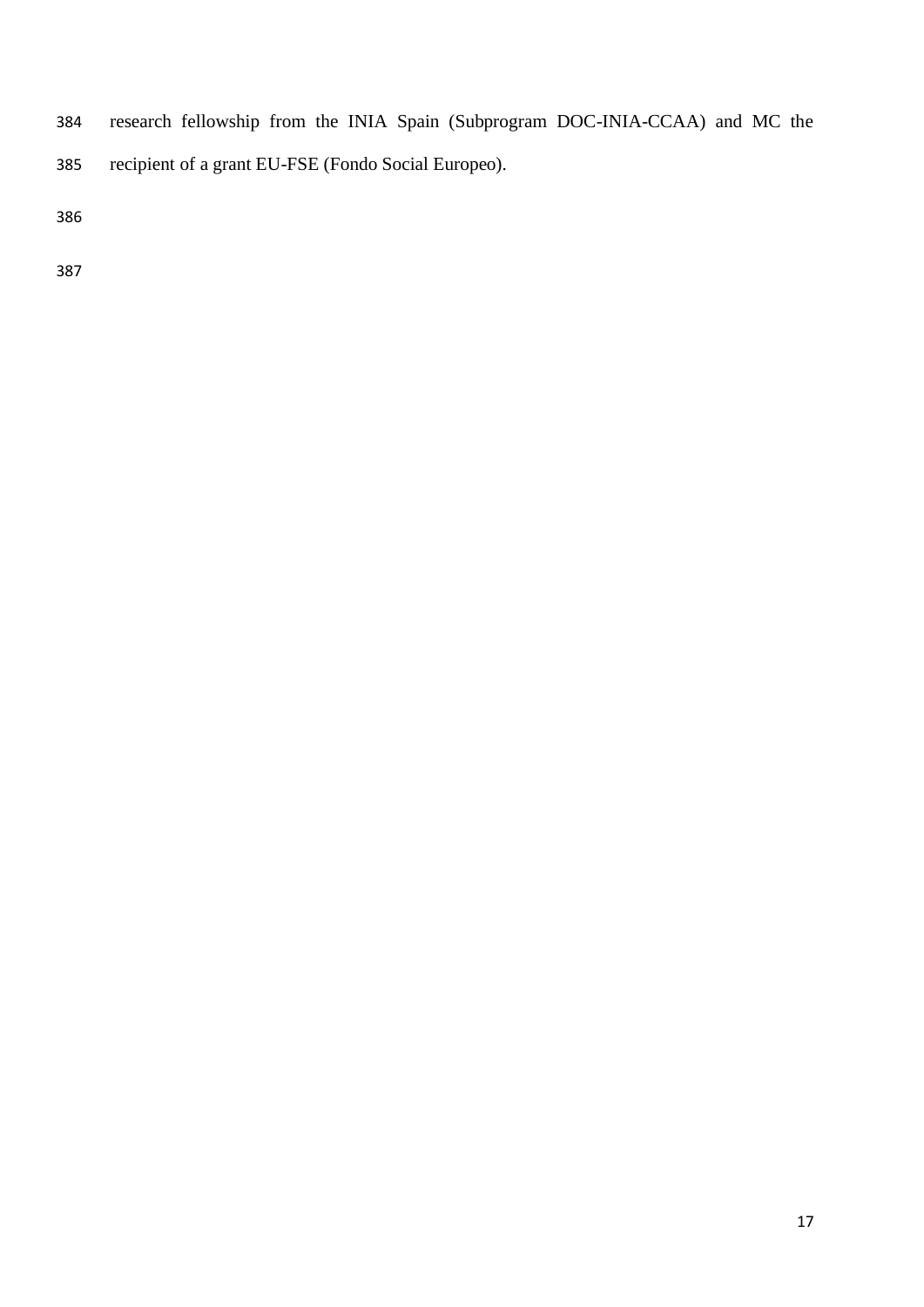# **References**

| 389 | Abraham, S., L. A. Lara-Pérez, C. Rodríguez, Y. Contreras-Navarro, N. Nuñez-                     |  |  |
|-----|--------------------------------------------------------------------------------------------------|--|--|
| 390 | Beverido, S. Ovruski, and D. Pérez-Staples. 2016. The male ejaculate as inhibitor of             |  |  |
| 391 | female remating in two tephritid flies. J. Insect Physiol. 88: 40–47.                            |  |  |
| 392 | Aluja, M., and R. L. Mangan. 2008. Fruit Fly (Diptera: Tephritidae) Host Status                  |  |  |
| 393 | Determination: Critical Conceptual, Methodological, and Regulatory Considerations.               |  |  |
| 394 | Annu. Rev. Entomol. 53: 473-502.                                                                 |  |  |
| 395 | de Aquino, J. C., and I. S. Joachim-Bravo. 2013. Relevance of Male Size to Female Mate           |  |  |
| 396 | Choice in Ceratitis capitata (Diptera: Tephritidae): Investigations with Wild and                |  |  |
| 397 | Laboratory-Reared Flies. J. Insect Behav. 27: 162-176.                                           |  |  |
| 398 | Bertin, S., F. Scolari, C. R. Guglielmino, M. Bonizzoni, A. Bonomi, D. Marchini, L. M.           |  |  |
| 399 | Gomulski, G. Gasperi, A. R. Malacrida, and C. Matessi. 2010. Sperm storage and use               |  |  |
| 400 | in polyandrous females of the globally invasive fruitfly, Ceratitis capitata. J. Insect          |  |  |
| 401 | Physiol. 56: 1542-1551.                                                                          |  |  |
| 402 | Blay, S., and B. Yuval. 1997. Nutritional correlates of reproductive success of male             |  |  |
| 403 | Mediterranean fruit flies (Diptera: Tephritidae). Anim. Behav. 54: 59–66.                        |  |  |
| 404 | Blay, S., and B. Yuval. 1999. Oviposition and fertility in the Mediterranean fruit fly (Diptera: |  |  |
| 405 | Tephritidae): Effects of male and female body size and the availability of sperm. Ann.           |  |  |
| 406 | Entomol. Soc. Am. 92: 278-284.                                                                   |  |  |
| 407 | Churchill-Stanland, C., R. Stanland, T. T. Y. Wong, N. Tanaka, D. O. Mcinnis, and R. V           |  |  |
| 408 | Dowell. 1986. Size as a Factor in the Mating Propensity of Mediterranean Fruit Flies,            |  |  |
| 409 | Ceratitis capita (Diptera: Tephritidae), in the Laboratory. J. Econ. Entomol. 79: 614–619.       |  |  |
| 410 | Costa, A. M., A. K. P. Roriz, and V. S. Dias. 2012. Male diet and age influence to inhibit       |  |  |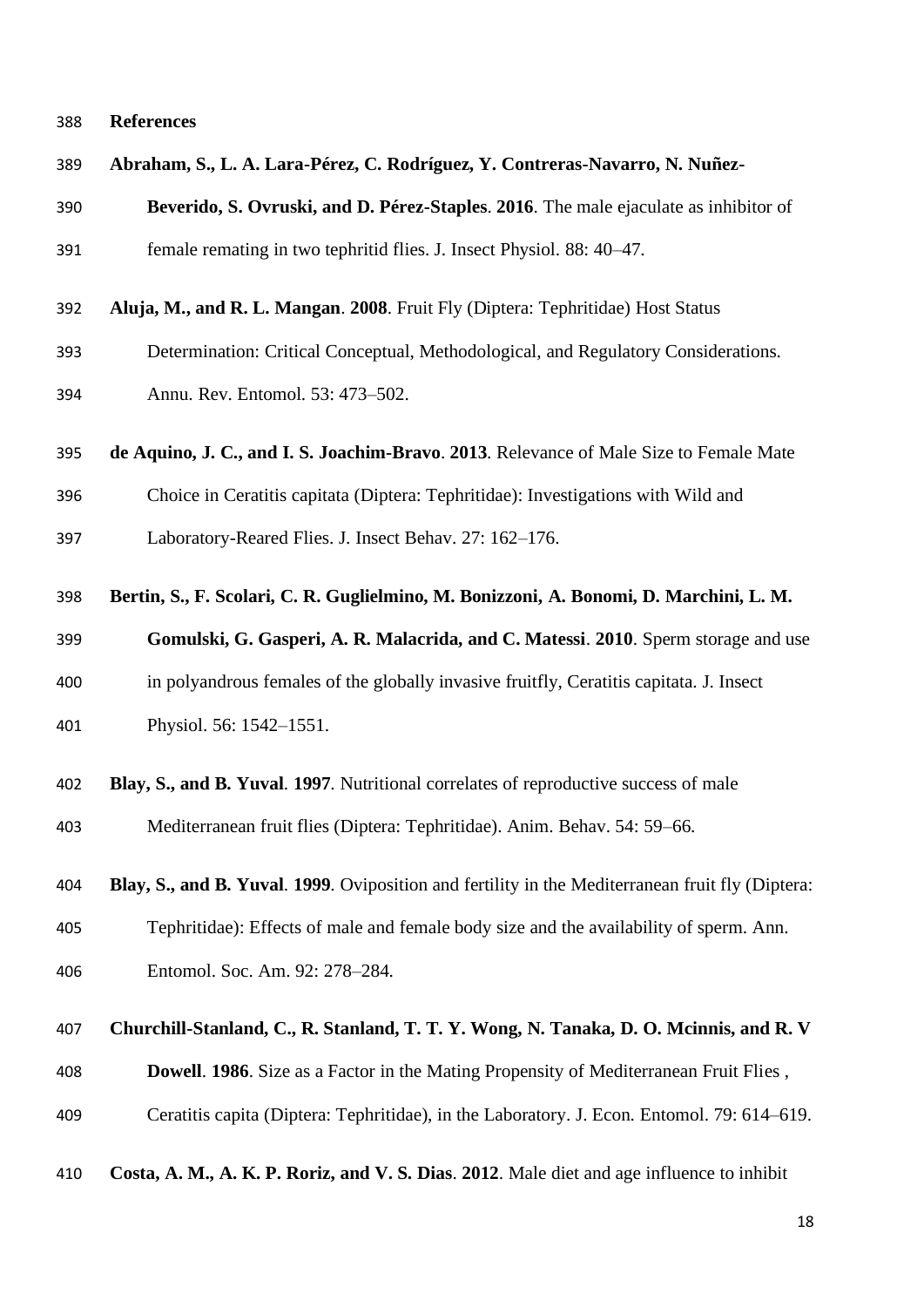| 411 | female remating in Ceratitis capitata (Diptera: Tephritidae). J. Appl. Entomol. 136: |
|-----|--------------------------------------------------------------------------------------|
| 412 | 456–463.                                                                             |

| 413 | Curtis, C. F., and W. G. Hill. 1971. Theoretical studies on the use of translocations for the |
|-----|-----------------------------------------------------------------------------------------------|
| 414 | control of tsetse flies and other disease vectors. Theor. Popul. Biol. 2: 71–90.              |
| 415 | Dallai, R., D. Marchini, and G. Del Bene. 1993. The ultraestructure of the spermatheca in     |
| 416 | Ceratitis capitata Wied. and Dacus oleae Gmel. (Diptera:Tephritidae). Redia. 76: 147-         |
| 417 | 167.                                                                                          |
| 418 | Eduardo Primo Millo, R. Argilés Herrero, F. A.-L. 2003. Plan de actuación contra la           |
| 419 | mosca de las frutas (Ceratitis capitata) en la Comunidad Valenciana. Phytoma España.          |
| 420 | 153: 127-130.                                                                                 |
| 421 | Enkerlin, W. R. 2005. Impact of fruit fly control programmes using the sterile insect         |
| 422 | technique, pp. 651–676. In Sterile Insect Tech. Princ. Pract. Area-Wide Integr. Pest          |
| 423 | Manag. Springer-Verlag, Berlin/Heidelberg.                                                    |
| 424 | Farias, G. J., R. T. Cunningham, and S. Nakagawa. 1972. Reproduction in the                   |
| 425 | Mediterranean fruit fly: Abundance of stored sperm affected by duration of copulation,        |
| 426 | and affecting egg hatch. J. Econ. Entomol. 65: 914-915.                                       |
| 427 | Gasparich, G. E., W. S. Sheppard, H. -Y Han, B. A. McPheron, and G. J. Steck. 1995.           |
| 428 | Analysis of mitochondrial DNA and development of PCR-based diagnostic molecular               |
| 429 | markers for Mediterranean fruit fly Ceratitis capitata populations. Insect Mol. Biol. 4:      |

- 61–67.
- **Hanahan, D. 1983**. Studies on transformation of Escherichia coli with plasmids. J. Mol. Biol. 166: 557–580.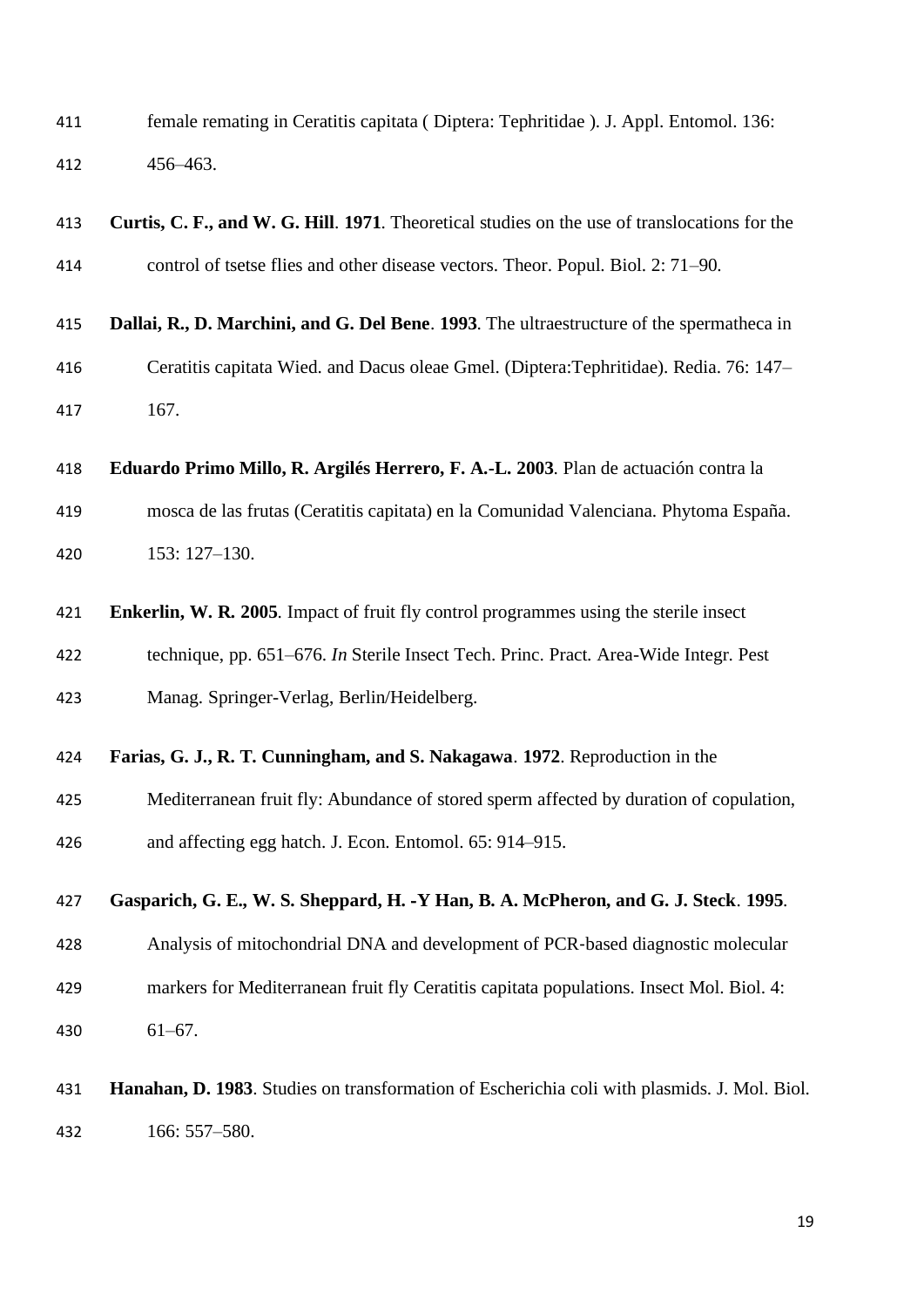| 433 | Jacas, J. A., L. Palou, F. Beitia, and M. A. Del Río. 2008. Controlled in vivo infestation of |  |  |
|-----|-----------------------------------------------------------------------------------------------|--|--|
| 434 | mandarin fruit with Ceratitis capitata for development of quarantine treatments. Inst.        |  |  |
| 435 | Nac. Investig. y Tecnol. Agrar. y Aliment. Spanish J. Agric. Res. 6: 434–440.                 |  |  |
| 436 | Juan-Blasco, M., B. Sabater-Munõz, I. Pla, R. Argilés, P. Castañera, J. A. Jacas, M. V.       |  |  |
| 437 | Ibáñez-Gual, and A. Urbaneja. 2014. Estimating SIT-driven population reduction in             |  |  |
| 438 | the mediterranean fruit fly, ceratitis capitata, from sterile mating. Bull. Entomol. Res.     |  |  |
| 439 | 104: 233-242.                                                                                 |  |  |
| 440 | Juan-Blasco, M., B. Sabater-Muñoz, R. Argilés, J. A. Jacas, P. Castañera, and A.              |  |  |
| 441 | Urbaneja. 2013. Molecular tools for sterile sperm detection to monitor Ceratitis capitata     |  |  |
| 442 | populations under SIT programmes. Pest Manag. Sci. 69: 857–864.                               |  |  |
| 443 | Juan-Blasco, M., A. Urbaneja, V. San Andrés, P. Castañera, and B. Sabater-Muñoz.              |  |  |
| 444 | 2013. Improving the sterile sperm identification method for its implementation in the         |  |  |
| 445 | area-wide sterile Insect Technique Program against Ceratitis capitata (Diptera:               |  |  |
| 446 | Tephritidae) in Spain. J. Econ. Entomol. 106: 2541-2547.                                      |  |  |
| 447 | Kaspi, R., P. W. Taylor, and B. Yuval. 2000. Diet and size influence sexual advertisement     |  |  |
| 448 | and copulatory success of males in Mediterranean fruit fly leks. Ecol. Entomol. 25: 279–      |  |  |
| 449 | 284.                                                                                          |  |  |
| 450 | LaChance, L. E. 1967. The induction of dominant lethal mutations in insects by ionizing       |  |  |
| 451 | radiation and chemicals-as related to the sterile male technique of insect control, pp.       |  |  |
| 452 | 617–650. In Genet. Insect Vectors Dis.                                                        |  |  |
| 453 | Lachance, L. E., and J. G. Riemann. 1964. Cytogenetic investigations on radiation and         |  |  |
| 454 | chemically induced dominant lethal mutations in oocytes and sperm of the screw-worm           |  |  |
| 455 | fly. Mutat. Res. - Fundam. Mol. Mech. Mutagen. 1: 318–333.                                    |  |  |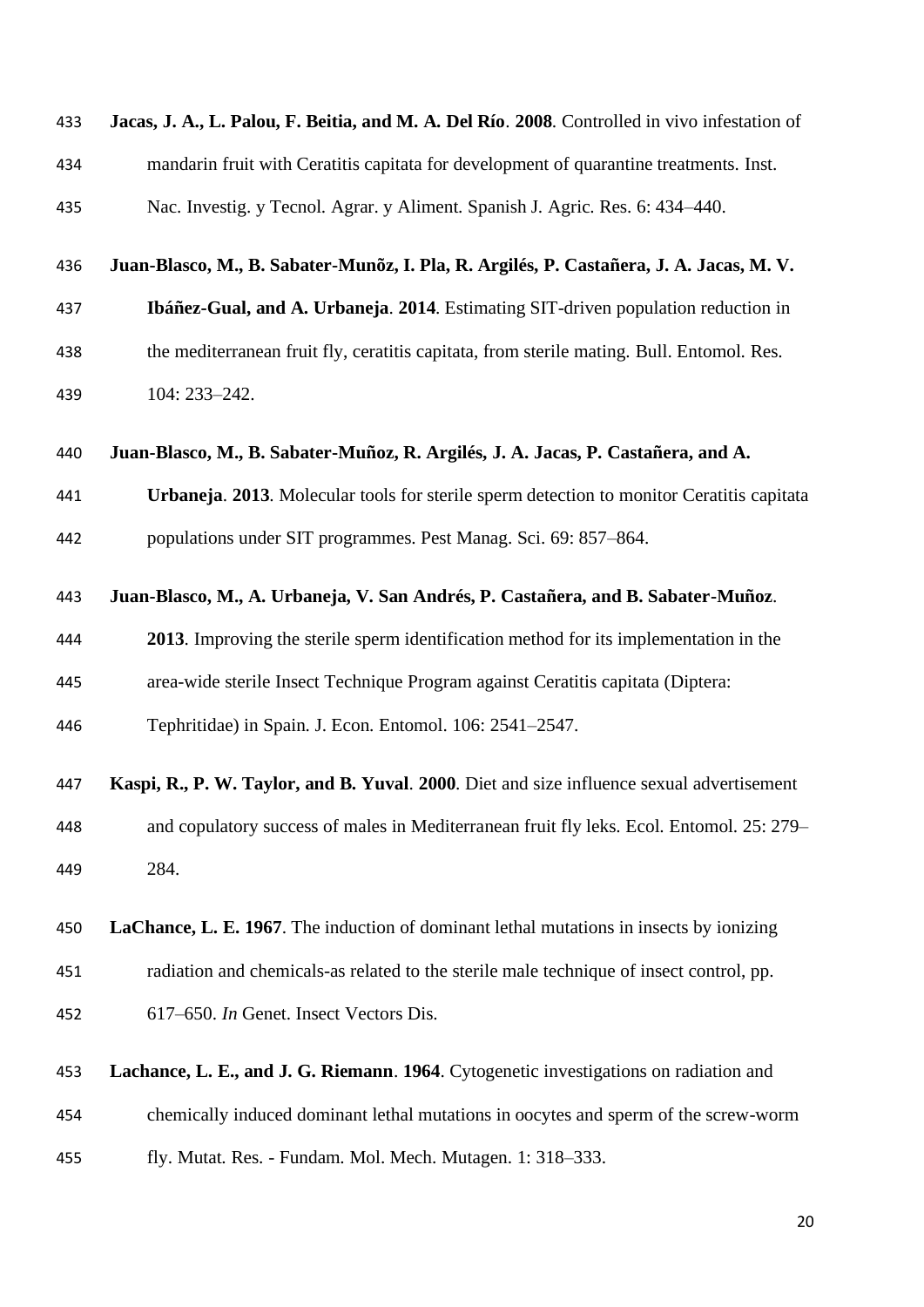| 456 | Marchini, D., G. Del Bene, L. F. Falso, and R. Dallai. 2001. Structural organization of the             |
|-----|---------------------------------------------------------------------------------------------------------|
| 457 | copulation site in the med <sup>-</sup> y Ceratitis capitata (Diptera: Tephritidae) and observations on |
| 458 | sperm transfer and storage. Arthropod Struct. Dev. ment. 30: 39–54.                                     |

- **Muller, H. . 1954**. The nature of genetic effects produced by irradiation. Radiat. Biol. 351– 473.
- **Navarro-Llopis, V., F. Alfaro, J. Domínguez, J. Sanchis, and J. Primo**. **2008**. Evaluation of Traps and Lures for Mass Trapping of Mediterranean Fruit Fly in Citrus Groves. J. Econ. Entomol. 101: 126–131.
- **Olmos, A., E. Bertolini, M. Gil, and M. Cambra**. **2005**. Real-time assay for quantitative detection of non-persistently transmitted Plum pox virus RNA targets in single aphids. J. Virol. Methods. 128: 151–155.
- **Orozco, D., and R. O. Lopez**. **1993**. Mating Competitiveness of Wild and Laboratory Mass- Reared Medflies: Effect of Male Size, pp. 185–188. *In* Fruit Flies. Springer New York, New York, NY.
- **Papadopoulos, N. T., B. I. Katsoyannos, N. A. Kouloussis, A. P. Economopoulos, and J. R. Carrey**. **1998**. Effect of adult age, food, and time of day on sexual calling incidence
- of wild and mass-reared Ceratitis capitata males. Entomol. Exp. Appl. 89: 175–182.
- **Papanastasiou, S. A., A. D. Diamantidis, C. T. Nakas, J. R. Carey, and N. T.**
- **Papadopoulos**. **2011**. Dual reproductive cost of aging in male medflies: Dramatic
- decrease in mating competitiveness and gradual reduction in mating performance. J.
- Insect Physiol. 57: 1368–1374.
- **Papanicolaou, A., M. F. Schetelig, P. Arensburger, P. W. Atkinson, J. B. Benoit** *et al***.**.
- **2016**. The whole genome sequence of the Mediterranean fruit fly, Ceratitis capitata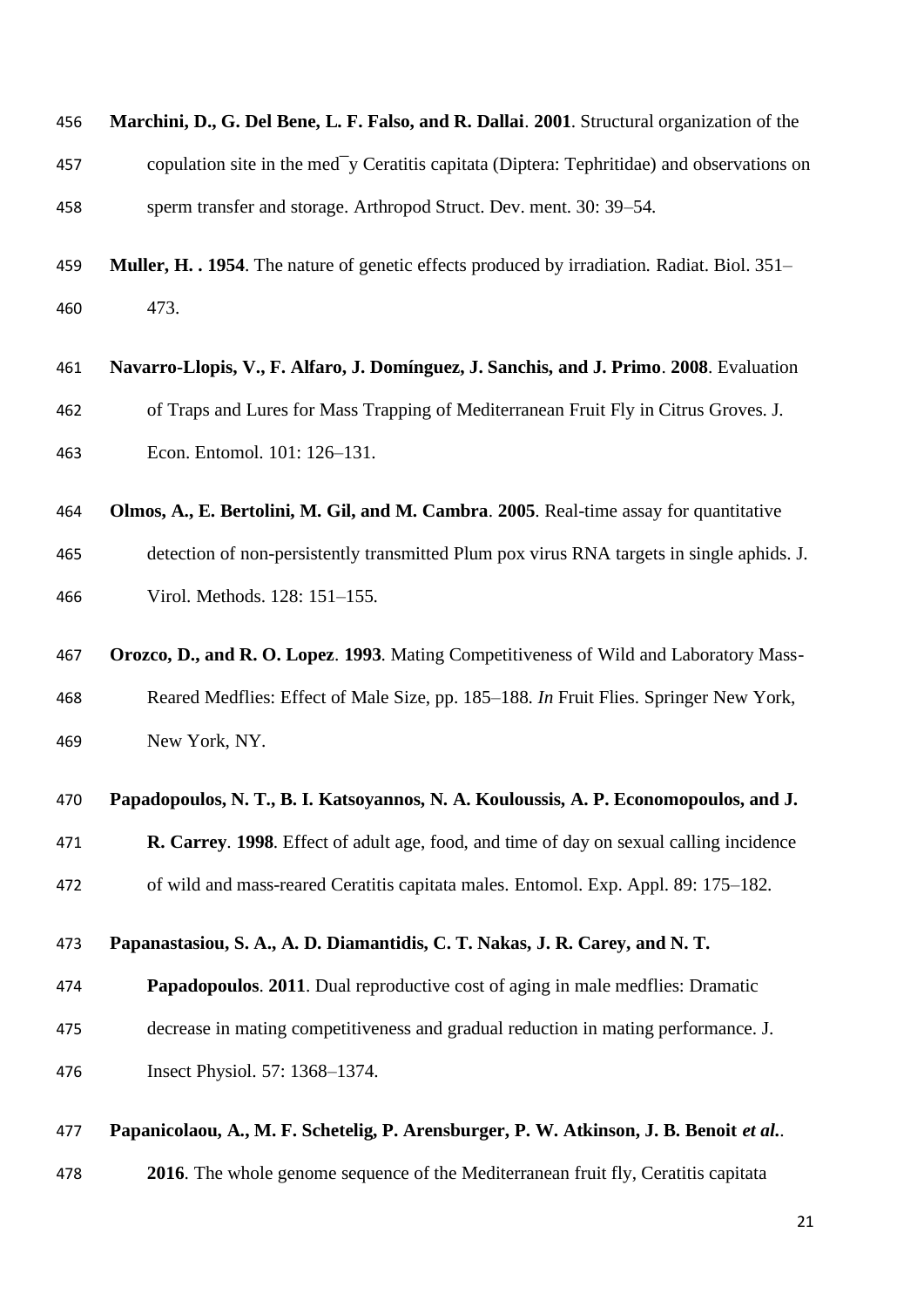- (Wiedemann), reveals insights into the biology and adaptive evolution of a highly
- invasive pest species. Genome Biol. 17: 192.
- **Pérez-Staples, D., T. E. Shelly, and B. Yuval**. **2013**. Female mating failure and the failure of "mating" in sterile insect programs. Entomol. Exp. Appl. 146: 66–78.
- **Pla, N., Ó. Dembilio, R. Peris, and et al. 2018**. Control de la mosca mediterránea de la fruta en cítricos. Vida Rural. 452: 50–56.
- **Robinson, A. S. 2005**. Genetic basis of the sterile insect technique, pp. 95–114. *In* Sterile
- Insect Tech. Princ. Pract. Area-Wide Integr. Pest Manag. Springer-Verlag,
- Berlin/Heidelberg.
- **Sabater-Muñoz, B., J. Tormos, L. De Pedro, A. Harbi, C. Tur, M. Briasco, M. Jesús, and**
- **F. J. Beitia**. **2012**. Estrategias de control integrado de Ceratitis capitata en cítricos. Vida Rural. 1: 42–45.
- **San Andres, V., A. Urbaneja, B. Sabater-Muñoz, and P. Castañera**. **2007**. A Novel
- Molecular Approach to Assess Mating Success of Sterile Ceratitis capitata (Diptera:
- Tephritidae) Males in Sterile. J. Econ. Entomol. 100: 1444–1449.
- **Seo, S. T., R. I. Vargas, J. E. Gilmore, R. S. Kurashima, I. And, and M. S. Fujimoto**.
- **1990**. Sperm Transfer in Normal and Gamma-Irradiated, Laboratory-Reared
- Mediterranean Fruit Flies (Diptera: Tephritidae). J. Econ. Entomol. 83: 1949–1953.
- **Spanos, L., G. Koutroumbas, M. Kotsyfakis, and C. Louis**. **2000**. The mitochondrial
- genome of the mediterranean fruit fly, Ceratitis capitata. Insect Mol. Biol. 9: 139–144.
- **Sunnucks, P. . D. F. H., and D. F. Hales**. **1996**. Numerous transposed sequences of
- mitochondrial cytochrome oxidase I-II in aphids of the genus Sitobion (Hemiptera: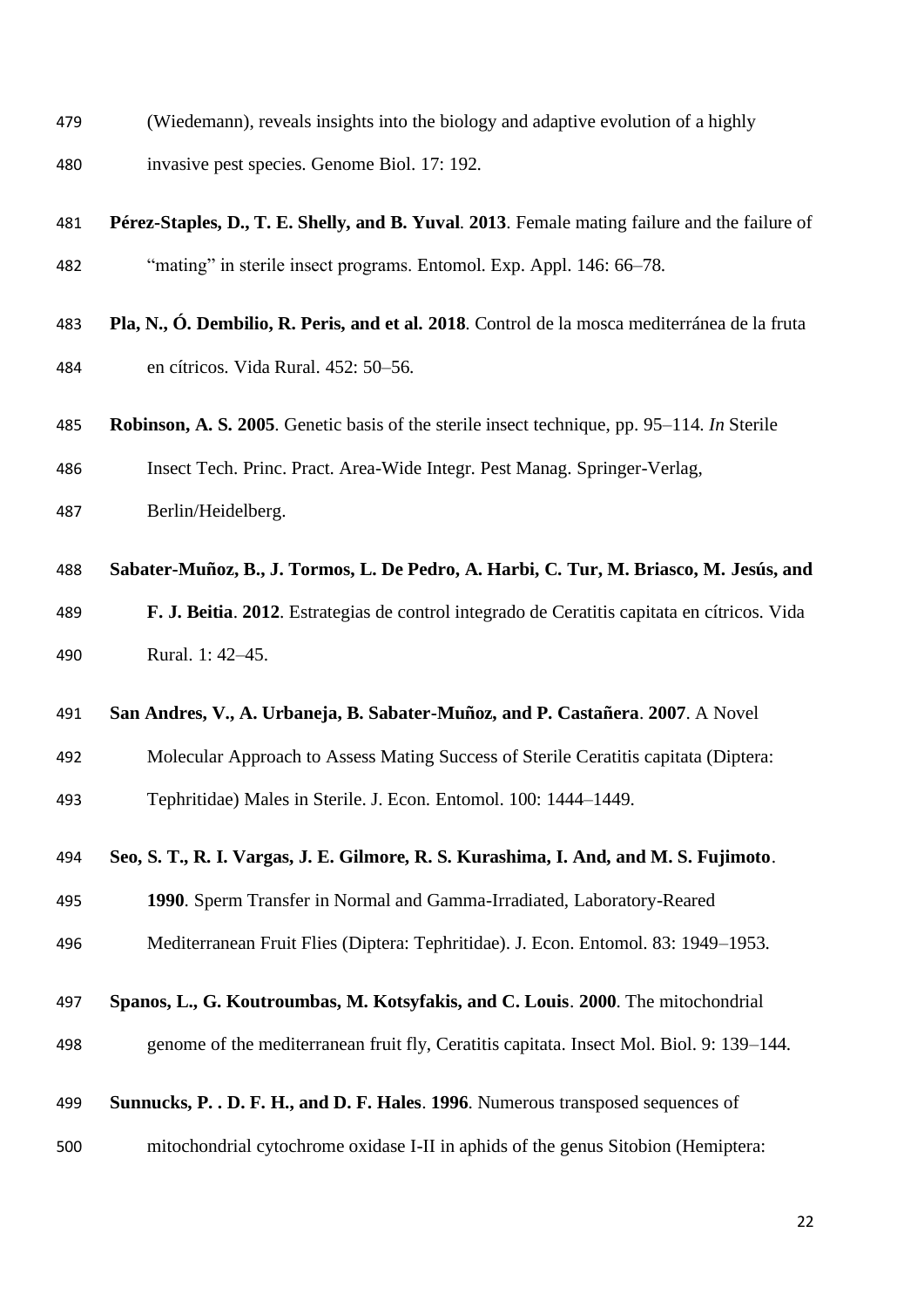Aphididae). Mol. Biol. Evol. 13: 510–524.

| 502 | Taylor, P. W., R. Kaspi, S. Mossinson, and B. Yuval. 2001. Age-dependent insemination |
|-----|---------------------------------------------------------------------------------------|
| 503 | success of sterile Mediterranean fruit flies. Entomol. Exp. Appl. 98: 27–33.          |

**Taylor, P. W., R. Kaspi, and B. Yuval**. **2000**. Copula duration and sperm storage in

- Mediterranean fruit flies from a wild population. Physiol. Entomol. 25: 94–99.
- **Taylor, P. W., and B. Yuval**. **1999**. Postcopulatory sexual selection in Mediterranean fruit flies: Advantages for large and protein-fed males. Anim. Behav. 58: 247–254.

**Twig, E., and B. Yuval**. **2005**. Function of multiple sperm storage organs in female

- Mediterranean fruit flies (Ceratitis capitata, Diptera: Tephritidae). J. Insect Physiol. 51: 67–74.
- **United States National Library of Medicine**. **2017**. NW\_019378585.1: 1-11.11M Genome Data Viewer. 2017.
- (https://www.ncbi.nlm.nih.gov/genome/gdv/browser/?acc=GCF\_000347755.3&context= genome).

 **White, I. M., and M. Elson-Harris**. **1992**. Fruit Flies of Economic Significance: their Identification and Bionomics, p. 601. *In* CAB Int. Wallingford, Oxon. CAB International.

 **Willhoeft, U., and G. Franz**. **1996**. Identification of the sex-determining region of the Ceratitis capitata Y chromosome by deletion mapping. Genetics. 144: 737–45.

- **Yuval, B., S. Blay, and R. Kaspi**. **1996**. Sperm transfer and storage in the Mediterranean fruit fly (Diptera: Tephritidae). Ann. Entomol. Soc. Am. 89: 486–492.
- **Zhou, Q., P. M. Untalan, and D. S. Haymer**. **2000**. Repetitive A T rich DNA sequences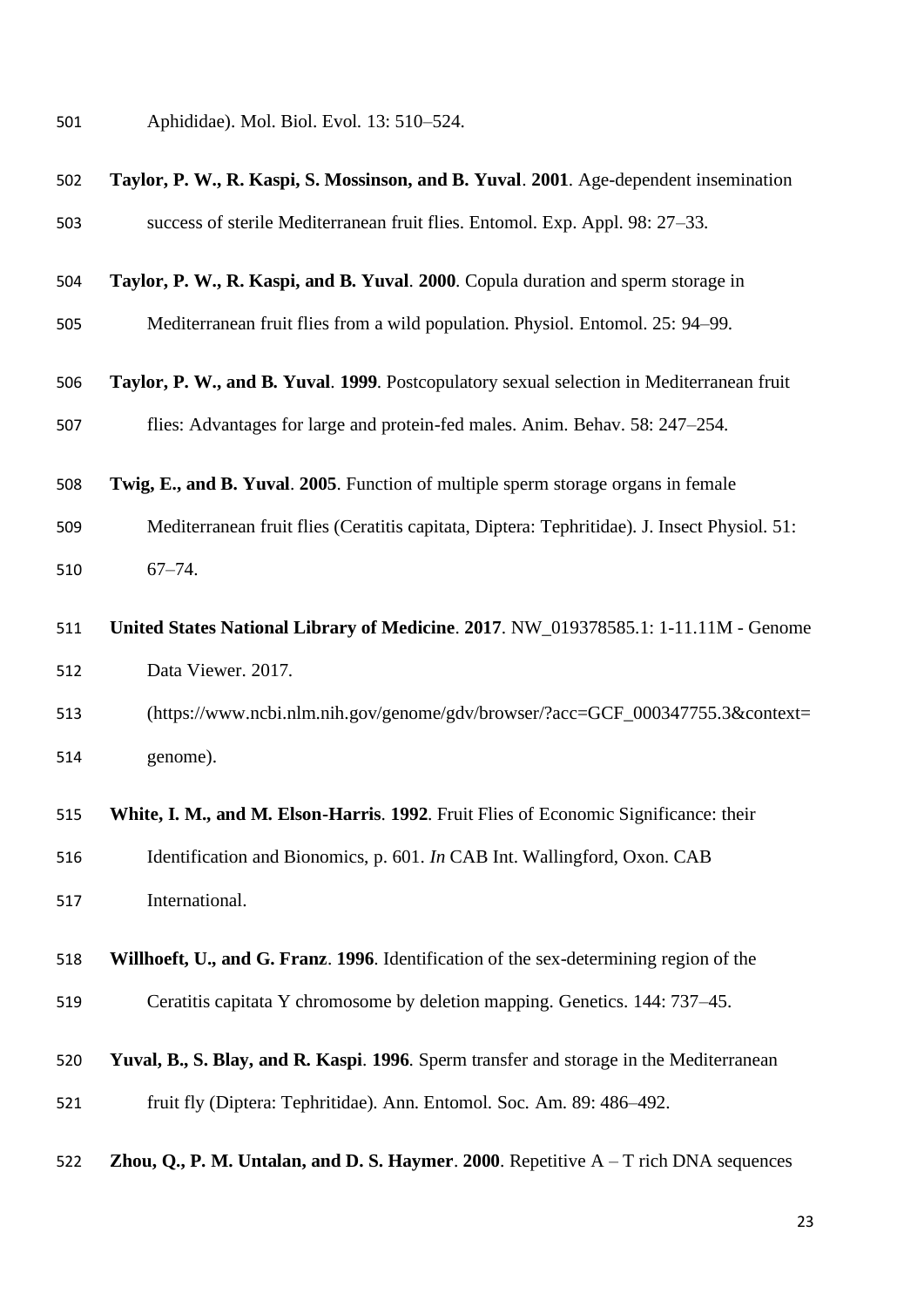from the Y chromosome of the Mediterranean fruit fly , Ceratitis capitata. 438: 434–438.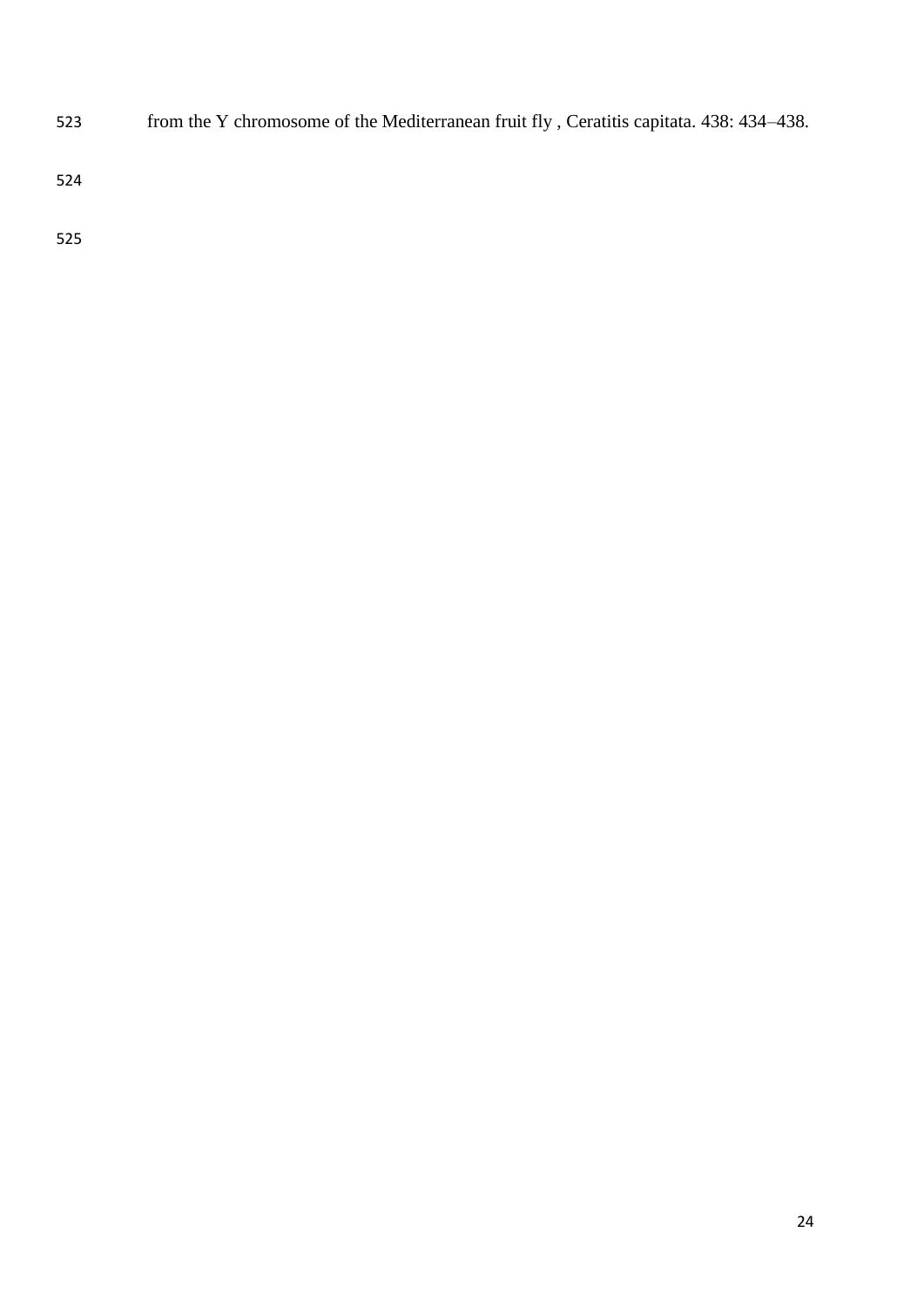- 527 **Table 1** PCR primers tested to assess Y chromosome presence by real-time quantitative PCR.
- 528 The nucleotide sequences of the PCR primers (5'-3') and the amplicon size of the PCR
- 529 product are included.

| Primer pair    | <b>Forward primer</b>  | <b>Reverse primer</b>  | <b>Band size</b> |
|----------------|------------------------|------------------------|------------------|
| name           | sequence               | sequence               | $(\mathbf{pb})$  |
| CcYsp-         | <b>CGA AGC CAG ACA</b> | <b>TCG TTT GGA AAA</b> | 112              |
| $Dir/CcYsp-R2$ | TAC ACG AGG AG         | <b>GTG TGG TTC</b>     |                  |
| $CcYsp-FF/$    | AGT GAT GCA CCA        | ATT GAT TCC TGG        | 96               |
| $CcYsp-RR$     | CAC ACA CA             | ACG AGT GG             |                  |
|                |                        |                        |                  |

530

531

532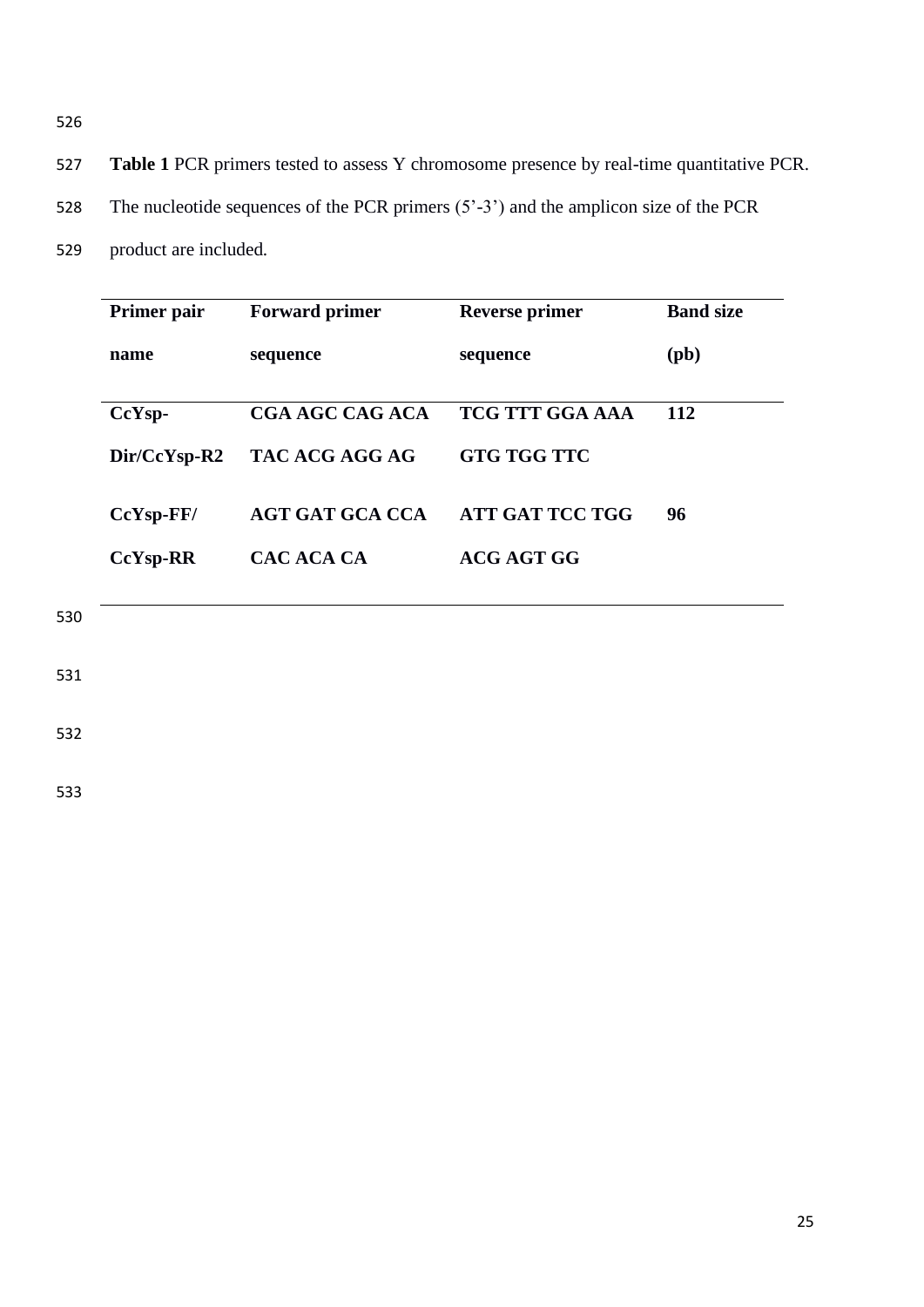**Table 2** Percentage of positive sperm identification (mean ± SE) in spermathecae of *Ceratitis capitata* females (wild- or V8-mated) at four mating durations analyzed by the absolute real- time qPCR analysis. Differences between superscript letters denote significant differences between male type (uppercase) and mating duration (lowercase) (multifactorial analysis of variance, P < 0.001).



| Copula duration (min) | <b>Positive samples in</b> | <b>Positive samples in</b> |
|-----------------------|----------------------------|----------------------------|
|                       | Wild-mated females         | V8-mated females           |
| 10                    | $66.7 + 8.0$ Aa            | $44.4 + 12.1$ Ba           |
| 30                    | $79.1 + 6.3$ Aa            | $60.9 + 10.4$ Bab          |
| 60                    | $95.5 \pm 3.2$ Ab          | $70.4 \pm 9.0$ Bab         |
| 90                    | $97.2 \pm 2.4$ Ab          | $80.0 \pm 7.4$ Bb          |
|                       |                            |                            |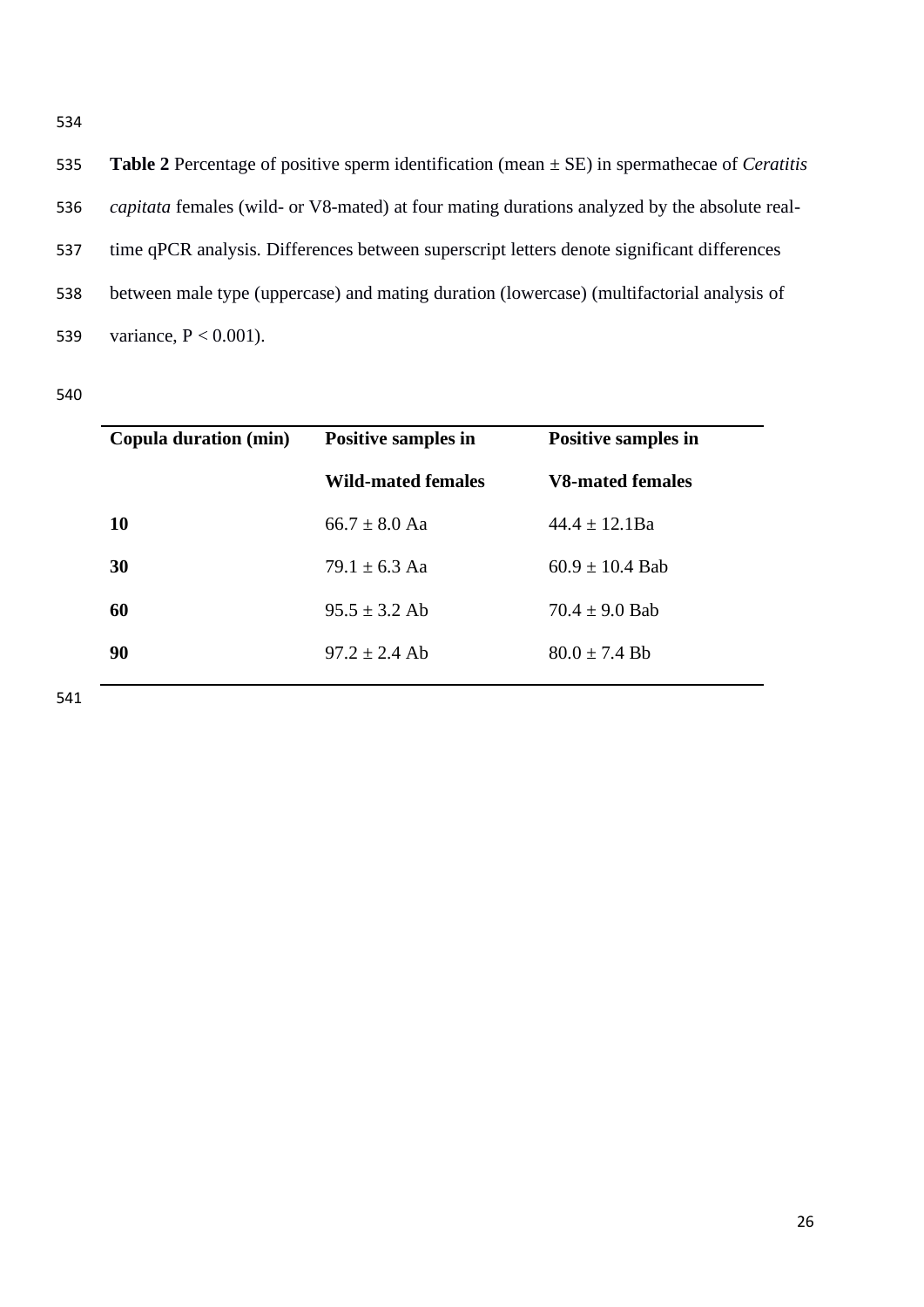**Table 3** Number of sperm (mean ± SE) counted under microscope in spermathecae of *Ceratitis capitata* **f**emale**s** (wild- or V8-mated) at four mating durations. Each value was calculated from at least 30 females in each male type and mating duration category. Differences between superscript letters denote significant differences between male type 546 (uppercase) and mating duration (lowercase) (multifactorial analysis of variance,  $P < 0.001$ ). 

| <b>Copula duration (min)</b> | Number of sperm                               | Number of sperm  |
|------------------------------|-----------------------------------------------|------------------|
|                              | from Wild-mated females from V8-mated females |                  |
| 10                           | $15.2 + 3.4$ Aa                               | $5.4 + 2.2$ Ba   |
| 30                           | $41.8 + 7.1$ Aa                               | $14.6 + 2.6$ Bab |
| 60                           | $142.8 \pm 32.4$ Ab                           | $32.1 + 4.6$ Bbc |
| 90                           | $349.7 \pm 49.2$ Ac                           | $48.2 + 8.9$ Bc  |
|                              |                                               |                  |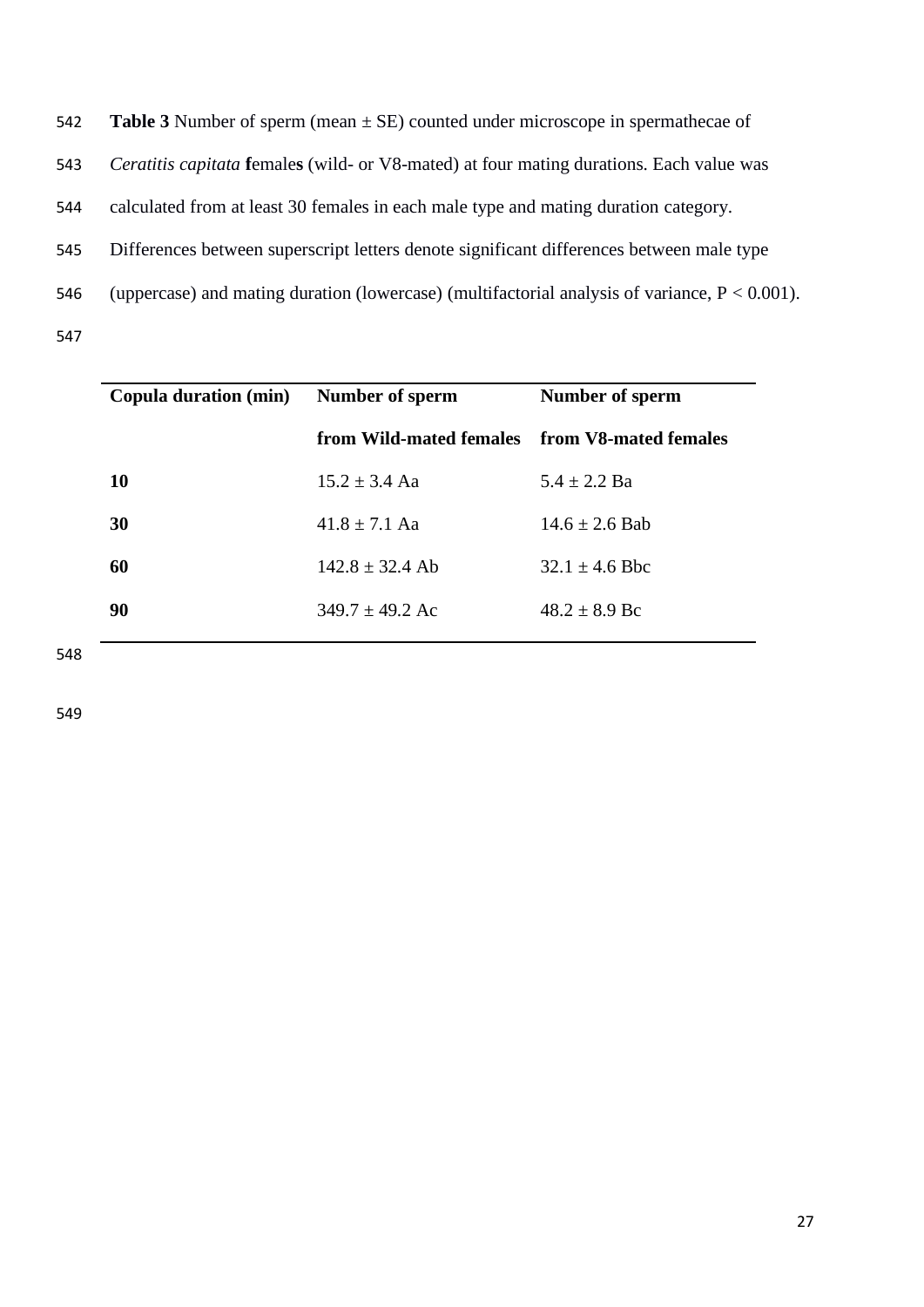### **Figure captions**

 **Figure 1**. Specificity of selected markers which discriminate the presence of the Y- chromosome. The amplification success in DNA extraction from mated female spermathecae (lane 3) and male abdomen  $(10^{-2}$  diluted) to wild-type (lane 5) and Vienna-8 (lane 6) where a yield band of 112pb are shown. Negative amplification corresponds to a negative control 555 (lane 1), virgin female spermathecae (lane 2) and female abdomen  $(10^{-2}$  diluted) (lane 4). PCR 556 products were run on electrophoresis in 2% agarose gel and stained with GelRed<sup>TM</sup>. The weight marker included is a 100-pb ladder (Thermo Scientific).

 **Figure 2**. Absolute sperm quantification standard curve set up in a real time qPCR test with 559 paired samples of the six known dilutions (10 to  $10<sup>6</sup>$  target gen copies per microliter).

 **Figure 3**. Correlation between real-time qPCR values (displayed on y-axis) and semiquantitative conventional PCR (on x-axis). Analysis performed on 93 samples from wild- mated females with three copula durations (10, 30, and 90 minutes). The picture with the six reference levels of the amplicon density corresponds to known concentrations of standard materials.

 **Figure 4**. Comparison of the regression lines estimated by the qPCR method and microscope counting in females mated with wild males (A) and Vienna 8 sterile males (B). Each point represents the average of at least 30 females in each method and mating duration category. Vertical bars indicate standard errors.

- 
- 
- 
-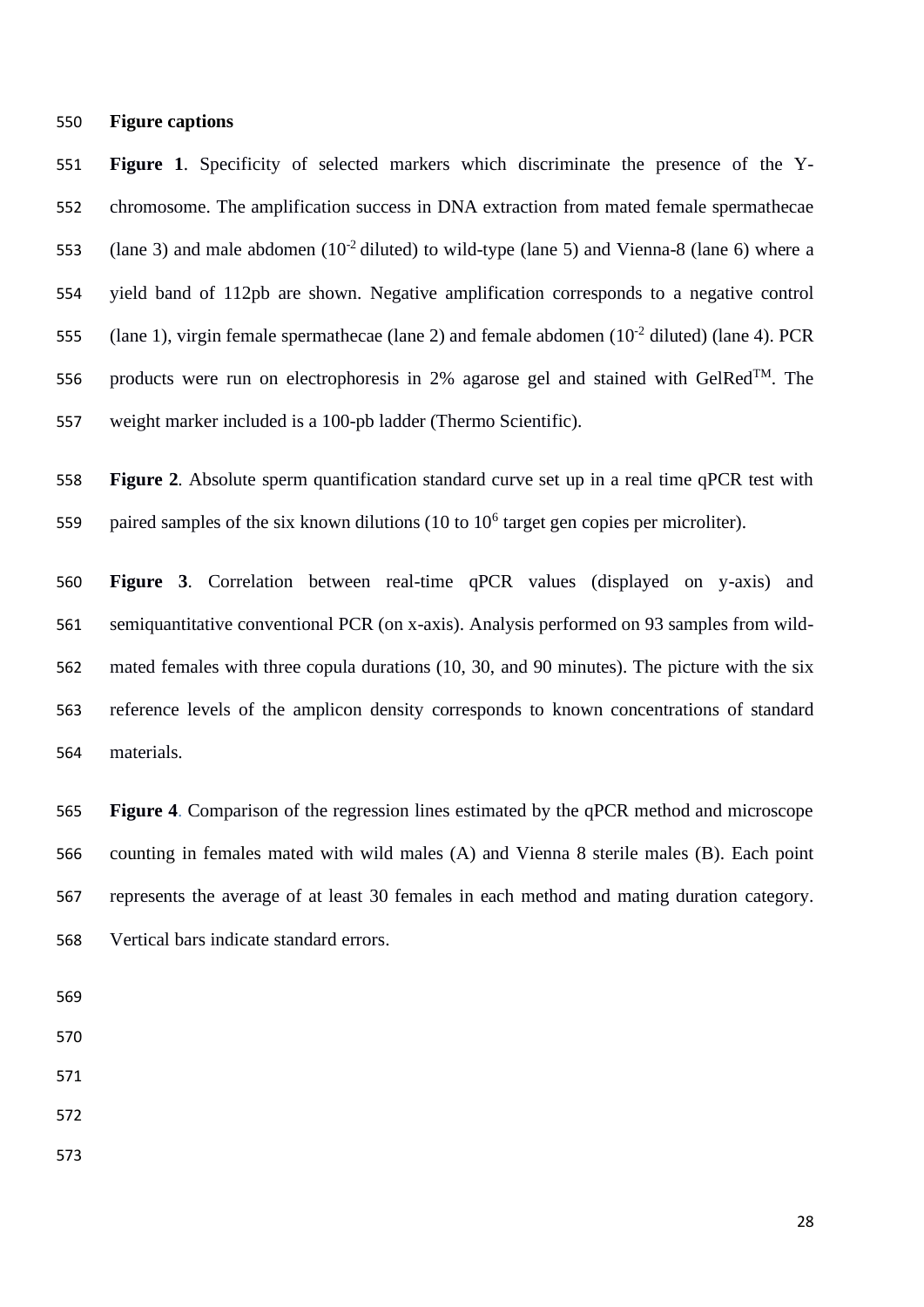